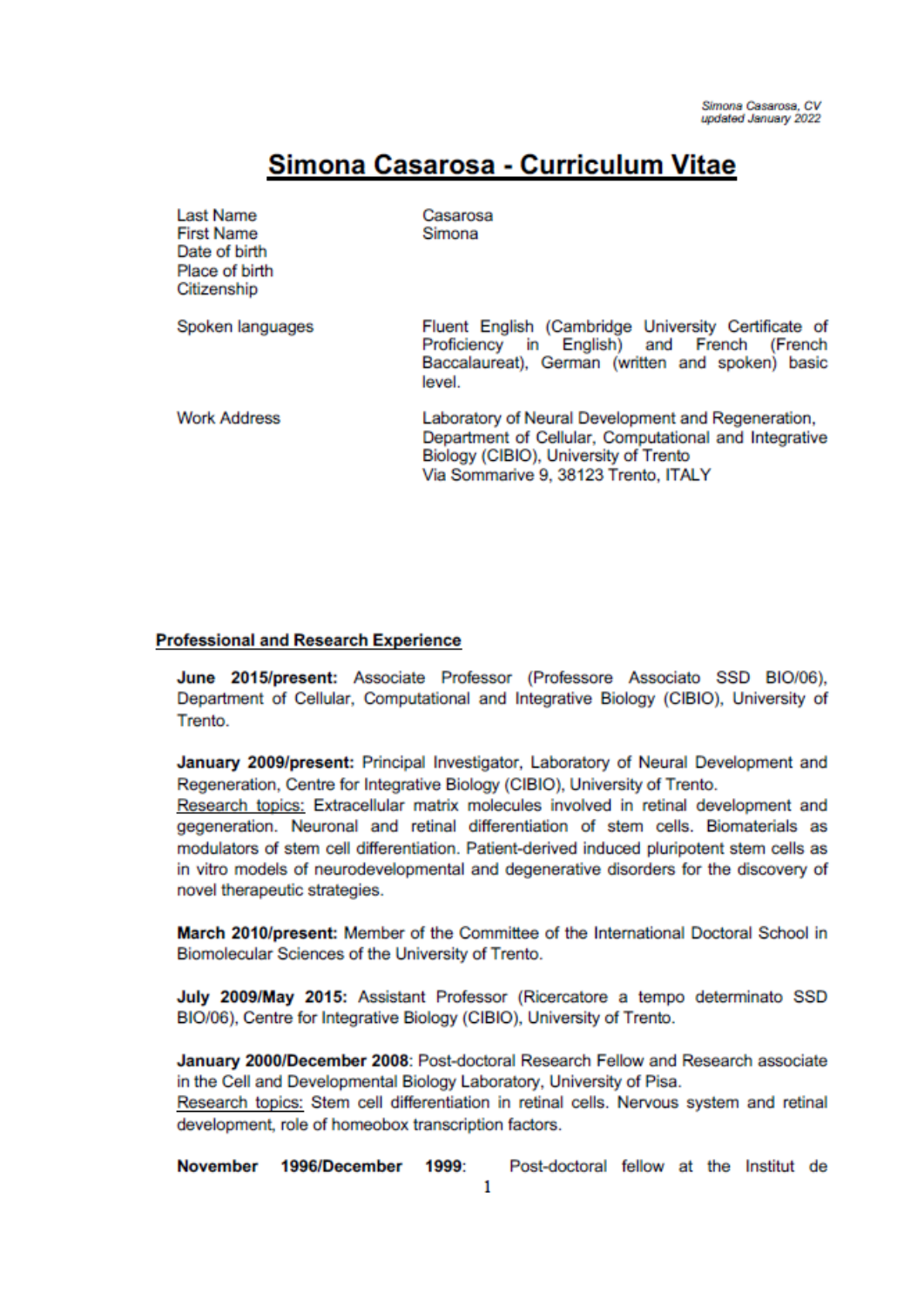Génetique et de Biologie Moléculaire et Cellulaire, Strasbourg, France. (Supervisor: Dr. François Guillemot).

Research topics: Role of bHLH transcription factors in neurogenesis and development of the mouse forebrain.

**July/October 1996**: Visiting Researcher, laboratory of Dr. Paolo Sassone Corsi, Institut de Genetique et Biologie Moleculaire, Strasbourg, France.

Collaborative project: Retinal homeobox genes during mouse development and establishment of circadian rhythms.

**July/September 1994**: Visiting researcher, laboratory of Dr. Antonio Simeone Istituto di Genetica e Biofiica, CNR, Naples, Italy.

Collaborative project: Isolation and characterization of novel retinal homeobox transcription factors.

**April 1992/November 1993**: Research training in the Cell and Developmental Biology Laboratory, University of Pisa (Supervisor: Prof. G. Barsacchi).

Research training: Engineering of the newt (hammerhead) ribozyme, creating a "cassette" transcriptional unit in order to inactivate gene functions in mammalian cells.

**April 1990/March 1992**: Undergraduate project as Degree Thesis: "Expression of *Xfin*, a Zn-finger protein, during cone differentiation in *X.laevis* retina" Supervisor: Prof G. Barsacchi.

### **Education/Qualifications**

**April 2020:** National Scientific Habilitation as Full Professor. (Abilitazione Scientifica Nazionale Settore Istologia 05/H2 – I Fascia)

**April 2018:** National Scientific Habilitation as Full Professor. (Abilitazione Scientifica Nazionale Settore Anatomia Comparata e Citologia 05/B2 - I Fascia)

**February 2014:** National Scientific Habilitation as Associate Professor. (Abilitazione Scientifica Nazionale Settore Anatomia Comparata e Citologia 05/B2 - II Fascia)

**July 8, 1997**: Ph.D. defense.

**November 1993/October 1996**: Ph.D. student in Developmental Biology at the University of Pisa (Supervisor: Prof. G. Barsacchi). Thesis Title: "Identification of a novel homeobox-containing gene expressed during eye development in *X.laevis*.

**March 27, 1992**: Graduated with honours (110/110 cum laude) in Biology.

**November 1986/March 1992:** Faculty of Sciences, University of Pisa. Course in Biology.

**July 1986:** Baccalaureat à Option Internationale at the Lycée International, St. Germain en Laye, France.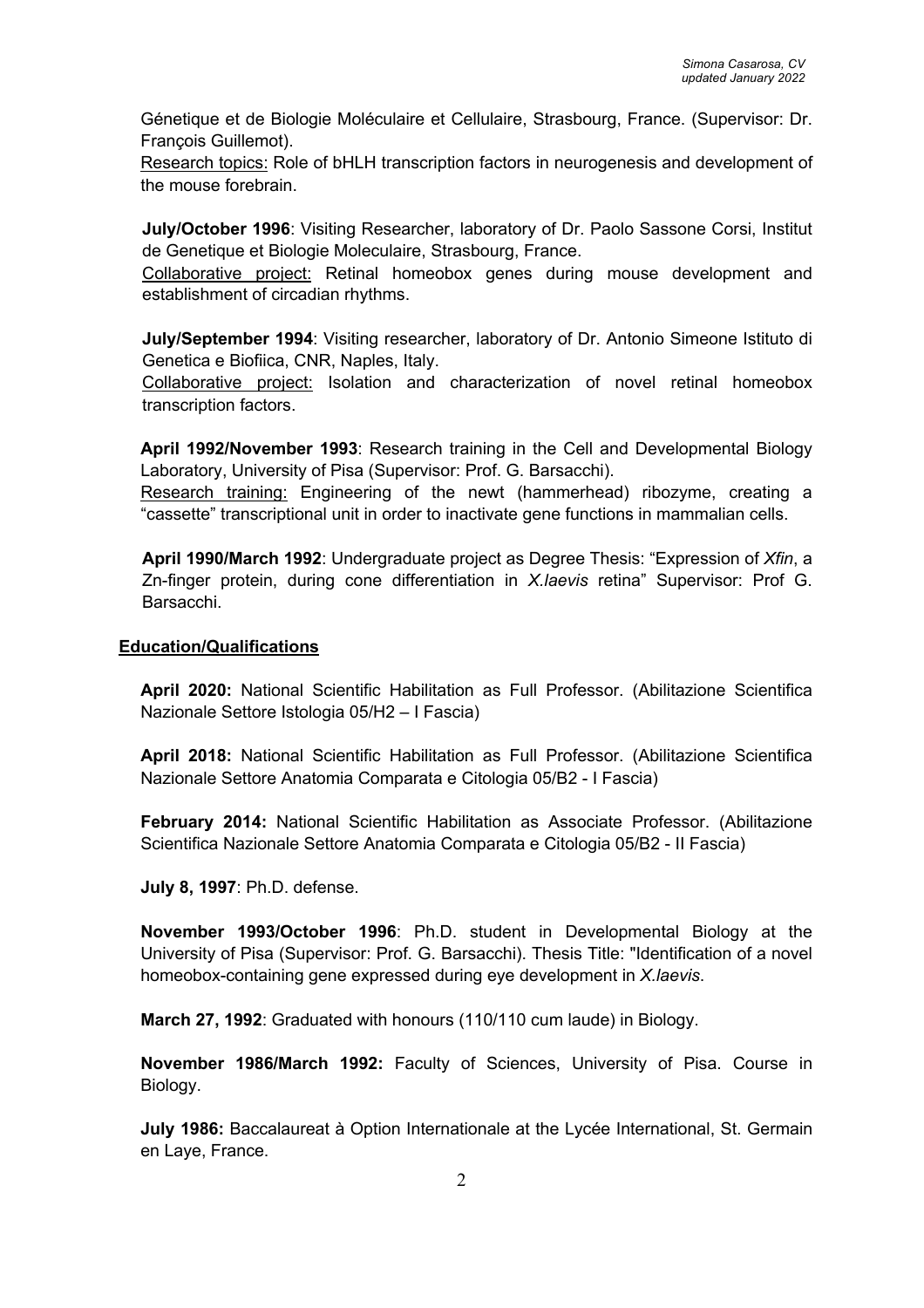### **Awards and Distinctions**

**2010:** Selected in first-round evaluation of the European Research Council (ERC) Starting Grants 2009 (Research proposal evaluated as fundable, reserve list).

**2010**: University of Trento 10.000 Euros prize for ERC Starting Grants finalists.

**March 2007:** Poster Prize awarded for the study "How to drive embryonic stem cells toward a retinal fate: the role of eye specific transcription factors." XIV Telethon Scientific Convention, Salsomaggiore Terme, March 12-14, 2007.

**November 1997/October 1999**: Post-doctoral fellowship from the Human Frontier Science Program Organization to work at the Institut de Genetique et Biologie Moleculaire-IGBMC, Strasbourg, France.

**November 1996/October 1997**: Post-doctoral fellowship from the Association pour la Recherche sur le Cancer to work at the Institut de Genetique et Biologie Moleculaire-IGBMC, Strasbourg, France

**June 1995**/Fellowship awarded from the Marine Biological Laboratory, Woods Hole, Massachussets, U.S.A., to attend the Summer Course on "Embryology: Cell Differentiation and Gene Expression in Early Development" (June, 13-July, 26).

### **Research Grants Awarded**

**2018:** Italian Ministry of University and Research (MIUR) funding dedicated to basic research (FFABR), awarded following a peer-reviewed competition. 3.000 Euros.

**2017:** University of Trento: 5x1000 Funding awarded following an internal peer-reviewed competition. 24.000 Euros.

**2012:** University of Trento. International Summer School 2012 Funding. For the organization of the Summer School "Neural Stem Cells in Development and Disease" Levico Terme (Trento) September 4-8, 2012. 10.000 Euros

**2012:** Fondazione Cassa di Risparmio di Trento e Rovereto. "Driving pluripotent cells toward photoreceptor differentiation: a strategy for the cure of retinal degenerations." 70.000 Euros/2 years. Applicant's role: Co-PI with Dr. Federico Cremisi (Scuola Normale Superiore, Pisa, Italy).

**2011:** Italian Ministry of University and Research (MIUR) – PRIN. "Molecular and functional characterization of degenerating photoreceptors: identification of novel pathways to be targeted by molecules to enhance rod survival in a murine model of retinal degeneration". 66.000 Euros/2 years. applicant's role: PI of Research Unit.

**2010:** Italian Ministry of Health - Bando Giovani Ricercatori. "Antisense RNA-mediated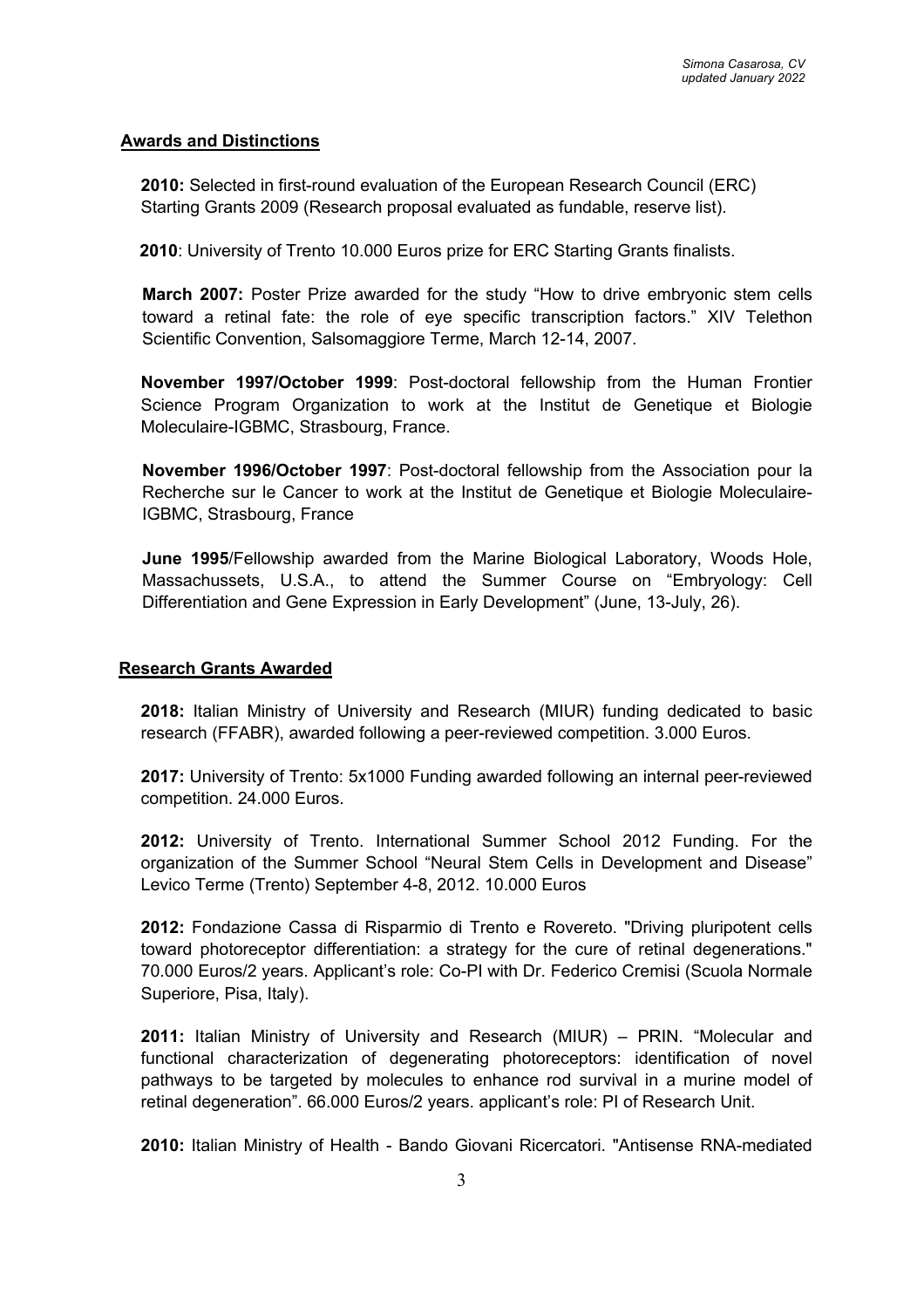gene therapy of retinal dystrophies and dysfunctions." 3-year project, 100.000 Euros/year. Applicant's role: co-PI with Dr. MA Denti (CIBIO, Univ. Trento).

**2009:** 5 years start-up grant for CIBIO Principal Investigator. 25.000 Euros/year. Applicant's role: PI.

#### **Technology Transfer**

**2010:** Progetto IMPRESA (www.consorzioimpat.it) for the generation of academic spinoff of the University of Trento. Acronym of the spin-off project: STEMSCREEN. 12.500 Euros/ 1 year. Applicant's role: PI.

#### **Research contracts**

**January/July 2009:** Research contract at Centre for Integrative Biology (CIBIO), University of Trento.

**November 2003/December 2008:** Research contract with the Italian Telethon Foundation to work at the Biology Department, University of Pisa.

**November 1999/October 2003:** Research contract (Assegno di Ricerca) at the Biology Department, University of Pisa.

### **Editorial Board Member**

**Since 2014:** Member of the Review Editorial Board of Tissue Engineering and Regenerative Medicine, a specialty of Frontiers in Bioengineering and Biotechnology.

**2013-2017:** Member of the Editorial Board of BioMed Research International, Hindawi Publishing Corporation

#### **Reviewer Activities**

**2013:** Reviewer for Human Brain Project (EU). Member of External Evaluator Panel (EEP) in January 2014.

**Since 2012:** ad hoc reviewer for EU Cost Actions Biomedicine and Molecular Biology Domain. Member of External Evaluator Panel (EEP) in September 2013.

**Since 2011:** ad hoc grant reviewer for FRM (Fondation pour la Recherche Medicale en France), Canada Foundation for Innovation, Graduate Women In Science Organisation, Czech Science Foundation.

**Since 2010:** ad hoc reviewer for the journals *Stem Cells, Scientific Reports, Journal of Neuroscience Methods, Journal of Biomaterial Sciences, Molecular Biotechnology, European Journal of Neuroscience, PLoS One, Neuroscience, International Journal of*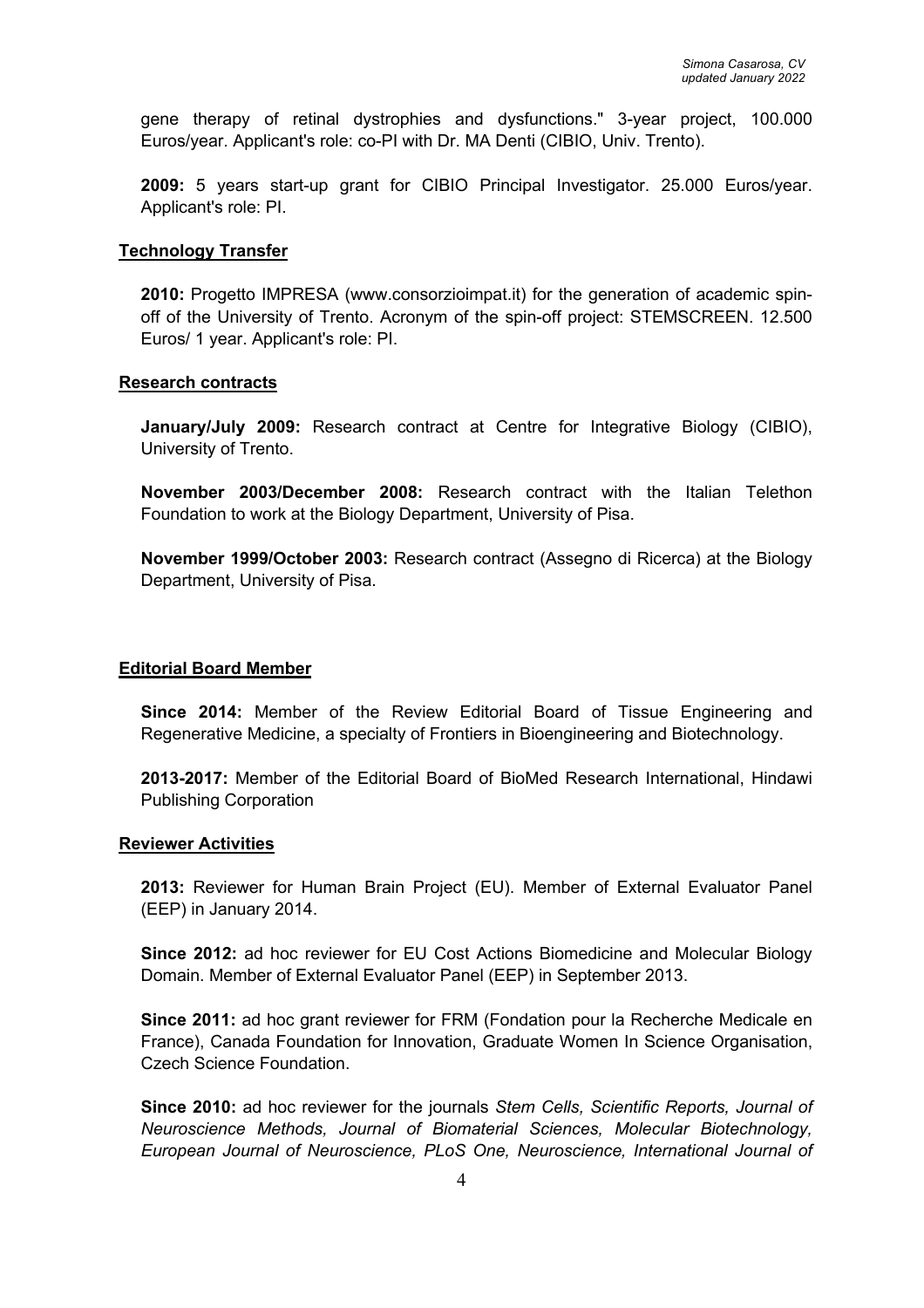*Molecular Sciences.*

#### **Organization of Scientific Congresses**

Co-organizer of the 5th European Zebrafish Principal Investigator Meeting, Trento March 20-23, 2018. http://events.unitn.it/en/ezpm2018

Organizer of the 60° Convegno Gruppo Embriologico Italiano, Trento June 15-18, 2014. http://events.unitn.it/gei2014

Co-organizer: Summer School "Neural Stem Cells in Development and Disease" Levico Terme (TN) Sept. 4-8, 2012. http://events.unitn.it/en/neuralstemcells2012

Co-Organizer: "The Biotechnology Program @ Unitn: Today and Tomorrow", University of Trento, Trento 24-25 June 2011.

#### **Invited Seminars**

Role of extracellular matrix proteins in retinal degenerations. Second Joint Meeting of Société Zoologique de France and Unione Zoologica Italiana. Torino, Italy. September 18-23, 2017.

Alginate-based hydrogel for brain tissue regeneration approaches. EU FP7 Project Glowbrain Workshop "Visualization of Molecular Markers in the Brain" Zagreb, Croatia. January 28 - 31, 2015.

Role of BMP inhibition and sonic hedgehog signaling for *in vivo* and *in vitro* retinal differentiation. Master Degree Course in Neurobiology, University of Rome "La Sapienza", January 19, 2015.

*In vivo* and *in vitro* models of retinogenesis: from frog to mouse. PhD School in Molecular and Translational Medicine, University of Milano-Bicocca, December 5, 2014.

Retinal development (and regeneration): more than meets the eye? PhD School in Biology, University of Pisa. September 17, 2013.

Alginate encapsulation enhances neural differentiation of mouse embryonic stem cells. EU FP7 Project Glowbrain Workshop "Stem Cell Techniques" Zagreb, Croatia. May 23 – May 25, 2013.

Effects of three-dimensional scaffolds on neural differentiation of embryonic stem cells. International PhD Summer School on Biomaterials and Regenerative Medicine. Riva del Garda, July 16, 2012.

Stem cells and the retina - challenges for regenerative medicine. International PhD Summer School on Biomaterials and Regenerative Medicine. Riva del Garda, Sept. 19, 2011.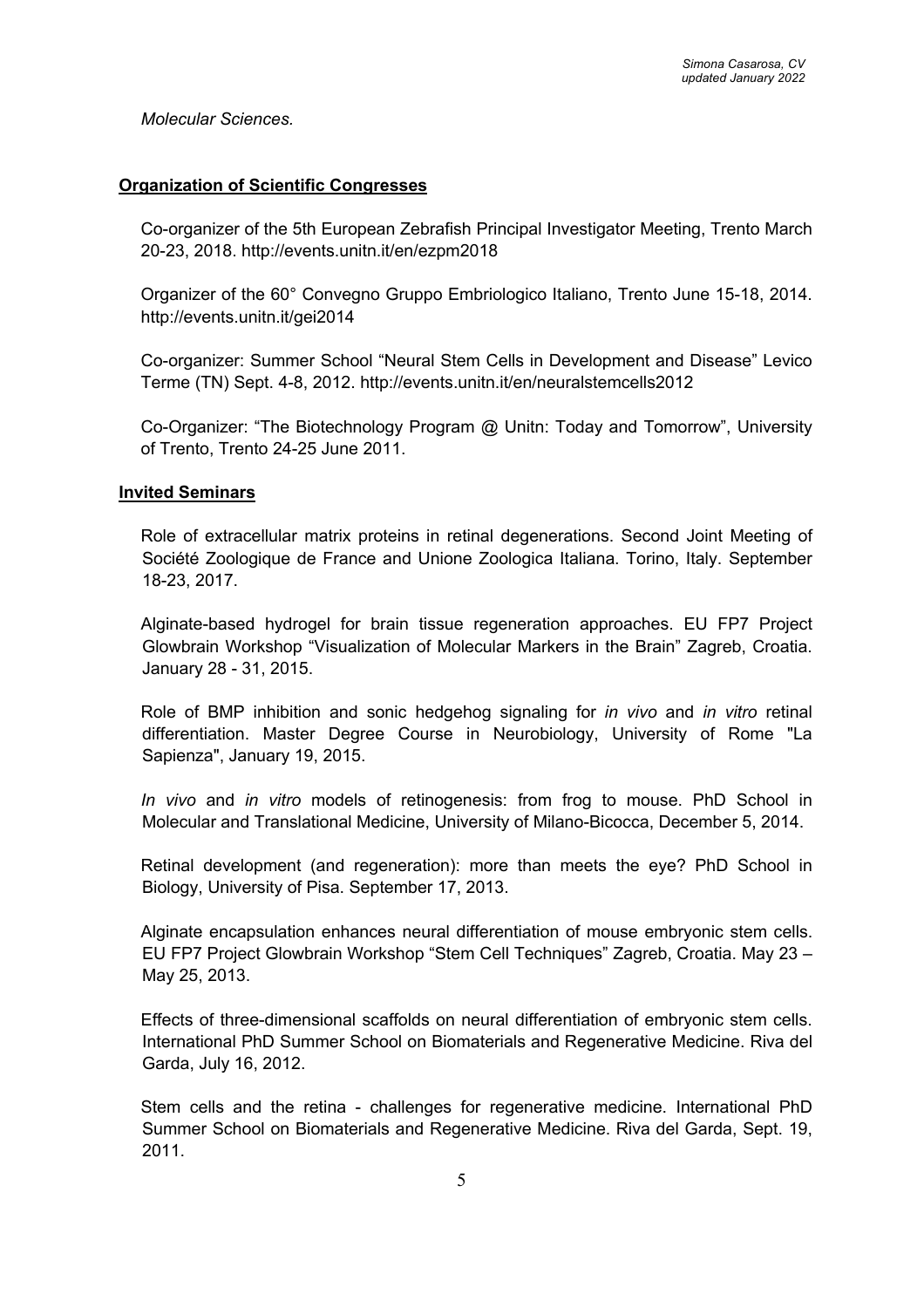Turning stem cells into retina: possible strategies for the cure of retinal degenerations. Department of Neurology, Faculty of Medicine, University of Verona. Invited by Prof. P. Fabene. June 20, 2011.

Specification of retinal cell fate: the role of neural inducers and of microRNAs. XV Telethon Convention, March 11, 2009.

Induction of a retinal fate in *Xenopus* embryonic stem cells. Centre for Integrative Biology, University of Trento. Invited by Prof. Alessandro Quattrone, January 21, 2008.

Induction of a retinal fate in *Xenopus* embryonic stem cells. Department of Developmental and Cell Biology, University of California, Irvine. Invited by Prof. Anne L. Calof, November 7, 2007.

Induction of a retinal fate in *Xenopus* embryonic stem cells. Italian Tumors Institute, Firenze. Invited by Prof. Lucio Luzzatto, February 28, 2007.

### **Science Dissemination Activities**

**June 2017:** Speaker at the Science Dissemination Day "Anche la Comunicazione Scientifica è una Scienza", University of Pisa.

**2015-present:** "Delegata all'Orientamento" for CIBIO Department

**February 2014:** Science Conference for high-school students and teachers "From the egg to the embryo: why do bats have wings and dolphins have fins?" Liceo Scientifico Rosmini, Rovereto.

**2012-present:** Organizer and speaker of the yearly Unistem Day (explaining stem cell biology to high school students), CIBIO, University of Trento. http://users2.unimi.it/unistem/index.php/archivio/archivio\_unistemday/

**September 24, 2010:** Organization of a booth for the Centre for Integrative Biology (CIBIO) during the Researchers' Night (Trento).

**November-December 2009:** Theoretical and practical course for high school teachers (5 hours) "Genetica, biologia e salute" (Genetics, biology and health) organized by the Museo Tridentino di Scienze Naturali (Trento Science Museum), Trento.

### **Educational Activities**

### **Course Instruction:**

2020/present: Histology Course for 1<sup>st</sup> year students in Laurea a Ciclo Unico in Medicina e Chirurgia, University of Trento. 84 hrs/yr (7 credits).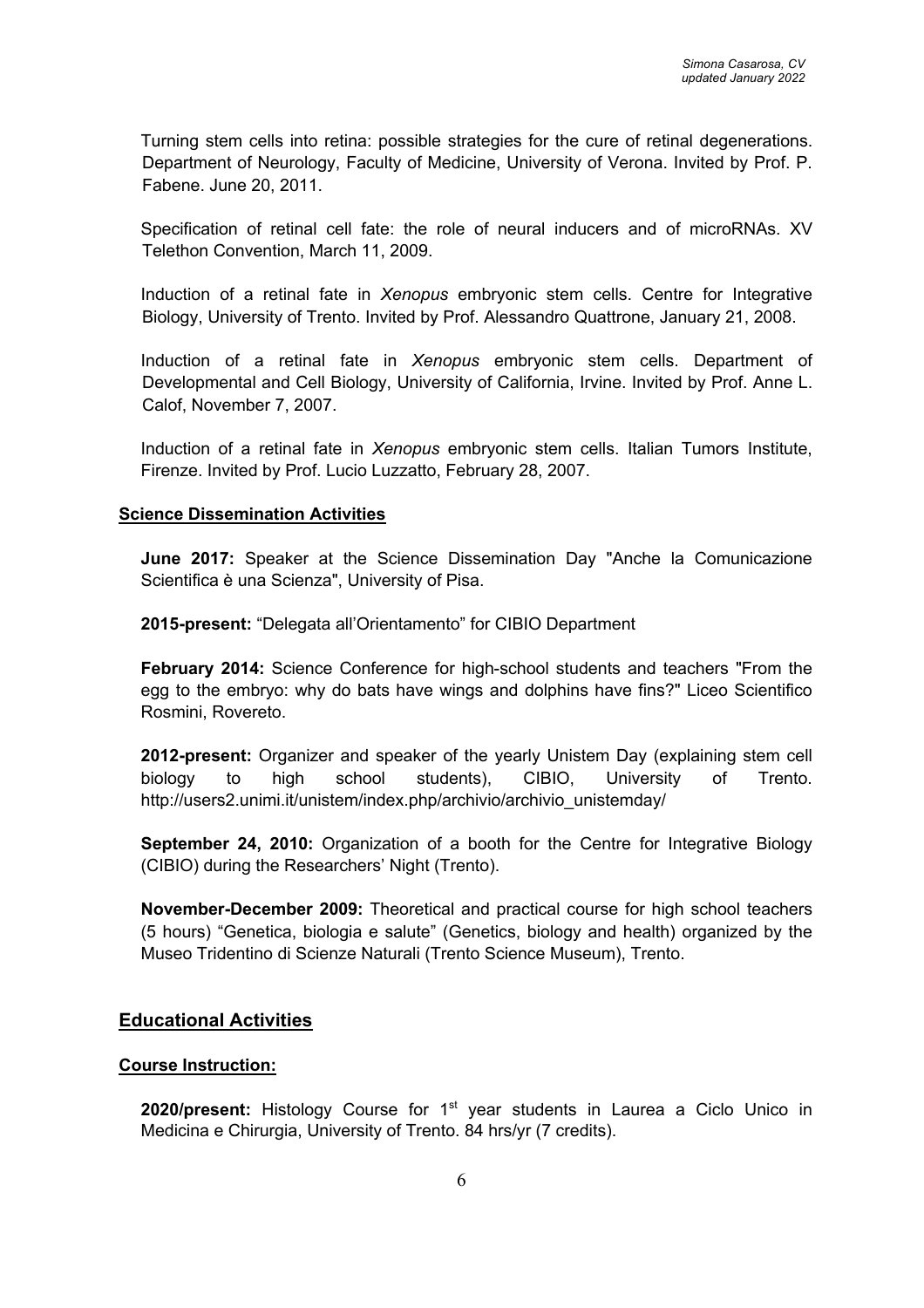2017/present: Animal Models of Disease Course for 1<sup>st</sup> year Master students in Cellular and Molecular Biotechnology, University of Trento. 36 hrs/yr (4 credits).

2012/2020: Cell Therapy Course for 1<sup>st</sup> year Master students in Cellular and Molecular Biotechnology, University of Trento. 65 hrs/yr (6 credits).

2012/2017: Developmental Biology Course for 3<sup>rd</sup> year Bachelor students in Biomolecular Science and Technology, University of Trento. 65 hrs/yr (6 credits).

2009/2012: Developmental Biology Course for 2<sup>nd</sup> year Bachelor students in Biomolecular Science and Technology, University of Trento. 90 hrs/yr (9 credits).

2004-2007: Embryology course for 2<sup>nd</sup> year Bachelor students in Biology, University of Pisa. 32 hrs/yr (4 credits).

**2002-2006:** Seminars in the Developmental Biology course for 3rd year Bachelor students in Biology, University of Pisa. 8 hrs/yr.

**2000-2003:** Lab Demonstrator/Teaching Assistant (Developmental Biology, Molecular Biology), University of Pisa. 1 hr/wk.

### **Training and Supervision:**

Post-doctoral Fellows and Research Associates:

Roberta Defilippis, Post-doctoral Fellow January 2012 - October 2013. Research contract (Assegno di Ricerca) "Identification of new molecules to enhance rod survival in a murine model of retinal degeneration".

Tania Incitti, Post-doctoral Fellow September 2010 - November 2014. Research contract (Assegno di Ricerca) " Derivation of induced pluripotent stem cells (iPS) from human and mouse tissues and differentiation toward neural and retinal cells".

Elisa Murenu, Research Associate January 2010 - January 2011. Fellowship (Borsa di Studio "STEMSCREEN: generation of patient-specific in vitro models of disease and their use for novel drugs screening".

Andrea Messina, Post-doctoral Fellow June 2009 - November 2017. Research contract (Assegno di Ricerca) ""Molecular bases of retinal neuron differentiation".

### PhD Students:

Maria Elena Castellini (2018-2022). International Doctoral School in Biomolecular Sciences, University of Trento. Project Title: "The role of extracellular matrix proteins in retinal degenerations".

Alessandra Speccher (2016-2019). International Doctoral School in Biomolecular Sciences, University of Trento. Project Title: "Brain Tissue Engineering Strategies".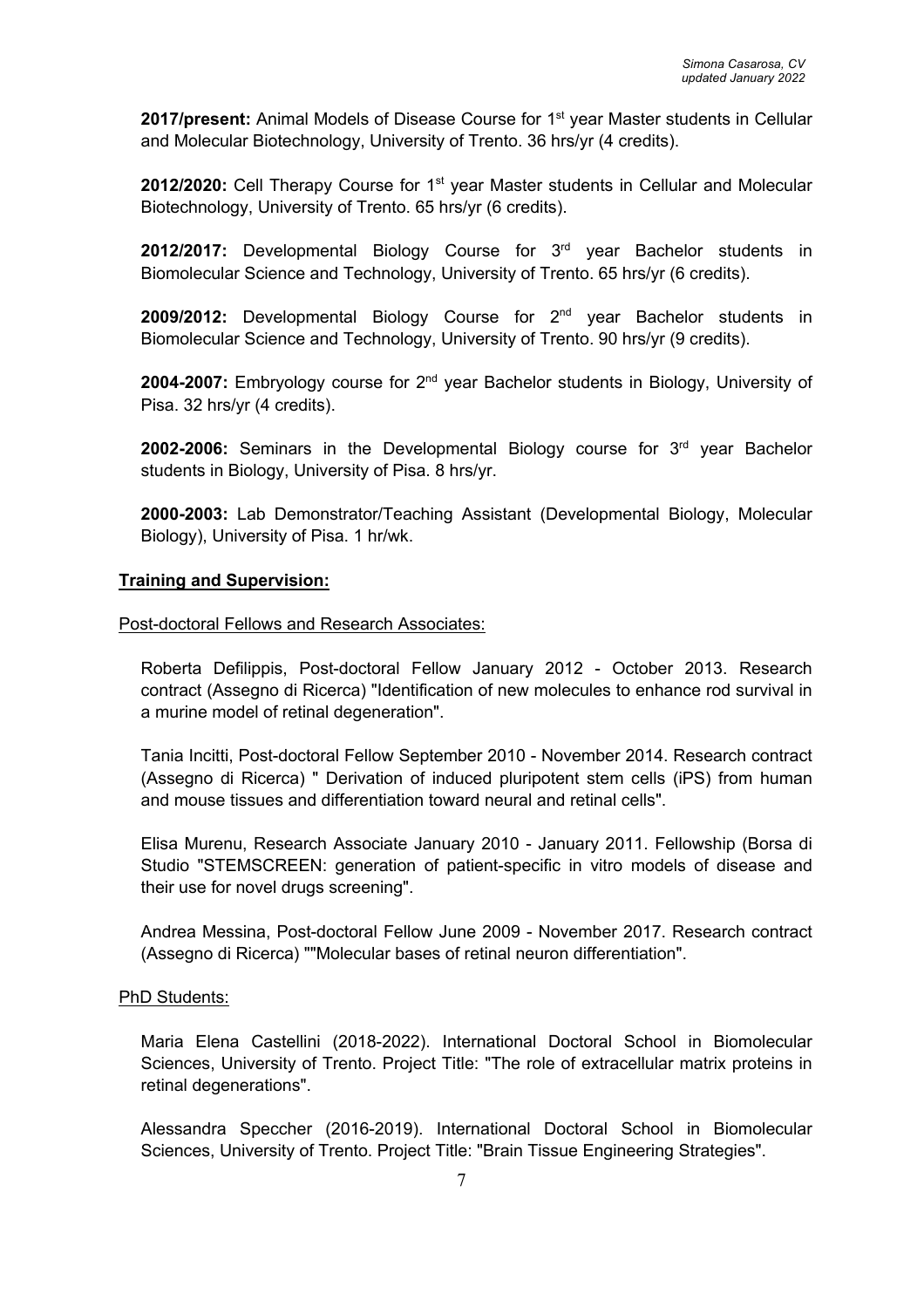Xuwen Zhang (2014-2017) International Doctoral School in Biomolecular Sciences, University of Trento. Project Title: " Characterization of Retinal Defects in Engrailed-2 Knockout (En2-/-) Mice, a Model for Autism Spectrum Disorders (ASD)".

Angela Bozza (2012-2014). International Doctoral School in Biomolecular Sciences, University of Trento. Thesis title " Modulation of stem cells differentiation by biomaterials: development of new models for retinal regeneration".

Lan Lei (2007-2010). Doctoral School in Biomolecular Sciences, University of Pisa. Thesis title "How to drive embryonic stem cells toward a retinal fate". *(current position: Assistant Professor, Nanjing University, China).*

#### Master Students (Laurea Magistrale):

Matteo Nicolin (December 2020 – October 2021) Master Degree in Cellular and Molecular Biotechnology (Corso di Laurea in Biotecnologie Cellulari e Molecolari), University of Trento. Thesis Title: "Characterization of IMPG2, a retinal proteoglycan, in zebrafish and human cell cultures".

Francesca Agostinacchio (February - October 2017) Master Degree in Cellular and Molecular Biotechnology (Corso di Laurea in Biotecnologie Cellulari e Molecolari), University of Trento. Thesis Title: " Challenges for three-dimensional co-culture: human Neural Stem Cells and human Mesenchymal Stem Cells as in vitro brain regeneration model".

Maria Elena Castellini (October 2016 - March 2017) Master Degree in Cellular and Molecular Biotechnology (Corso di Laurea in Biotecnologie Cellulari e Molecolari), University of Trento. Thesis Title: "Expression analysis of zebrafish IMPG2, a protein of the interphotoreceptor matrix".

Enrico Pontello (October 2016 - March 2017) Master Degree in Cellular and Molecular Biotechnology (Corso di Laurea in Biotecnologie Cellulari e Molecolari), University of Trento. Thesis Title: " Functional analysis of IMPG2 protein domains".

Alessandra Speccher (October 2015 - March 2016) Master Degree in Cellular and Molecular Biotechnology (Corso di Laurea in Biotecnologie Cellulari e Molecolari), University of Trento. Thesis Title: "Alginate-based hydrogels for brain tissue regeneration". (Graduated on 03/24/2016 with vote 110/110 cum laude).

Bartolomeo Bosco (March - October 2015) Master Degree in Cellular and Molecular Biotechnology (Corso di Laurea in Biotecnologie Cellulari e Molecolari), University of Trento. Thesis title: "Antitumoral and dedifferentiating properties of newly synthesized analogues of reversine - in vitro studies". (Graduated on 10/23/2015 with vote 105/110).

Camilla Boschian (March 2014 - February 2015) Master Degree in Biotechnology (Corso di Laurea in Biotecnologie Mediche,Veterinarie e Farmaceutiche), University of Parma. Thesis title: "Analysis of GABAergic neuron differentiation in an autism mouse model".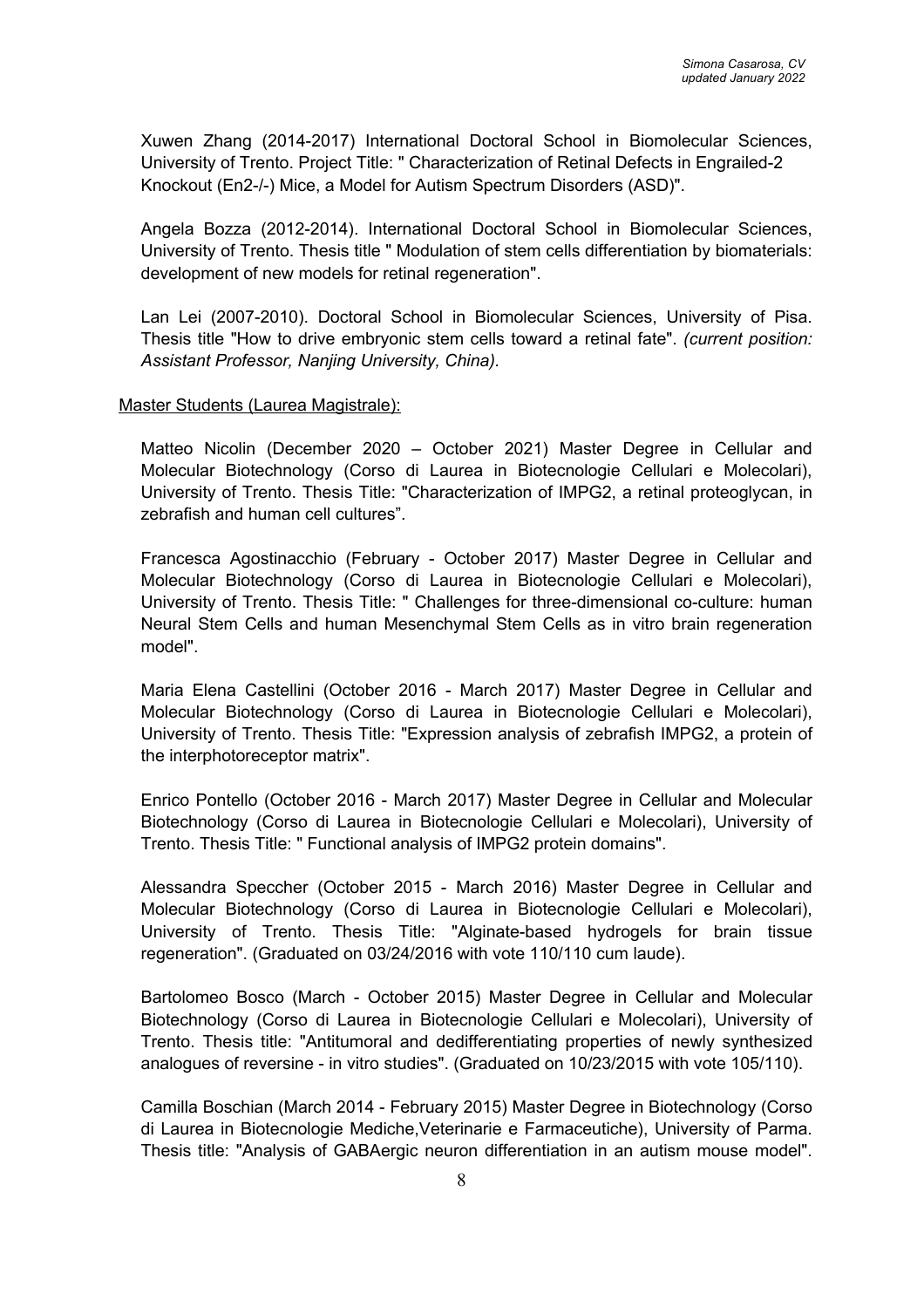(Graduated on 04/16/2015 with vote 110/110 cum laude).

Simone Bridi (October 2012 - September 2013) Master Degree in Cell and Molecular Biology (Corso di Laurea in Biologia Molecolare e Cellulare), University of Bologna. Thesis title: "Role of the secreted protein Noggin during retinal development of Xenopus laevis". (Graduated on 10/15/2013 with vote 110/110 cum laude).

Angela Bozza (January - July 2011) Master Degree in Medical Biotechnology (Corso di Laurea in Biotecnologie Mediche), University of Padova. Thesis title: "The secreted protein Noggin is expressed in the embryonic and adult mouse retina". (Graduated on 07/18/2011 with vote 110/110).

Elisa Murenu (2008-2009) Master Degree in Molecular Neurobiology (Corso di Laurea in Neurobiologia Molecolare), University of Pisa. Thesis title "Induction of retinal fate in mESCs by Noggin treatment". (Graduated on 10/26/2009 with vote 110/110 cum laude).

Michele Bertacchi (2008-2009) Master Degree in Molecular Neurobiology (Corso di Laurea in Neurobiologia Molecolare), University of Pisa. Thesis title "Generation of photoreceptors from Xenopus laevis animal cap cells by Noggin and Xotx5 overexpression". (Graduated on 09/28/2009 with vote 110/110 cum laude).

Between 2000 and 2006 co-tutor of the following Master students: Antonio Vitobello (2005-2006); David Bottari (2004-2005); Paola Leone (2003-2004); Paolo Facella (2001- 2002); Marcos A. Amato (2000-2001).

#### Undergraduate Students (Laurea Triennale):

Chiara Antonini (January - June 2016) BSc Degree Thesis in Biotechnology (Corso di Laurea Triennale in Scienze e Tecnologie Biomolecolari), University of Trento. Thesis title: "Oxygen-glucose deprivation effects on neural stem cells lacking the Engrailed2 gene". Graduated on 09/26/2016 with vote 101/110.

Mattia Tanel (June - November 2014) BSc Degree Thesis in Biotechnology (Corso di Laurea Triennale in Scienze e Tecnologie Biomolecolari), University of Trento. Thesis title: "Extracellular matrix proteins during zebrafish development". Graduated on 03/25/2015 with vote 98/110.

Chiara Campregher (March - September 2014) BSc Degree in Laboratory Techniques (Corso di Laurea Triennale in Tecnico di Laboratorio Biomedico), University of Verona.

Maria Elena Castellini (June - August 2014) BSc Degree Thesis in Biotechnology (Corso di Laurea Triennale in Scienze e Tecnologie Biomolecolari), University of Trento. Thesis title: "Differentiation and characterization of mouse embryonic stem cells into retinal precursors". Graduated on 09/26/2014 with vote 110/110.

Linda Meggiolaro (June - August 2014) BSc Degree Thesis in Biotechnology (Corso di Laurea Triennale in Scienze e Tecnologie Biomolecolari), University of Trento. Thesis title: "Generation of photoreceptors from Xenopus animal cap cells". Graduated on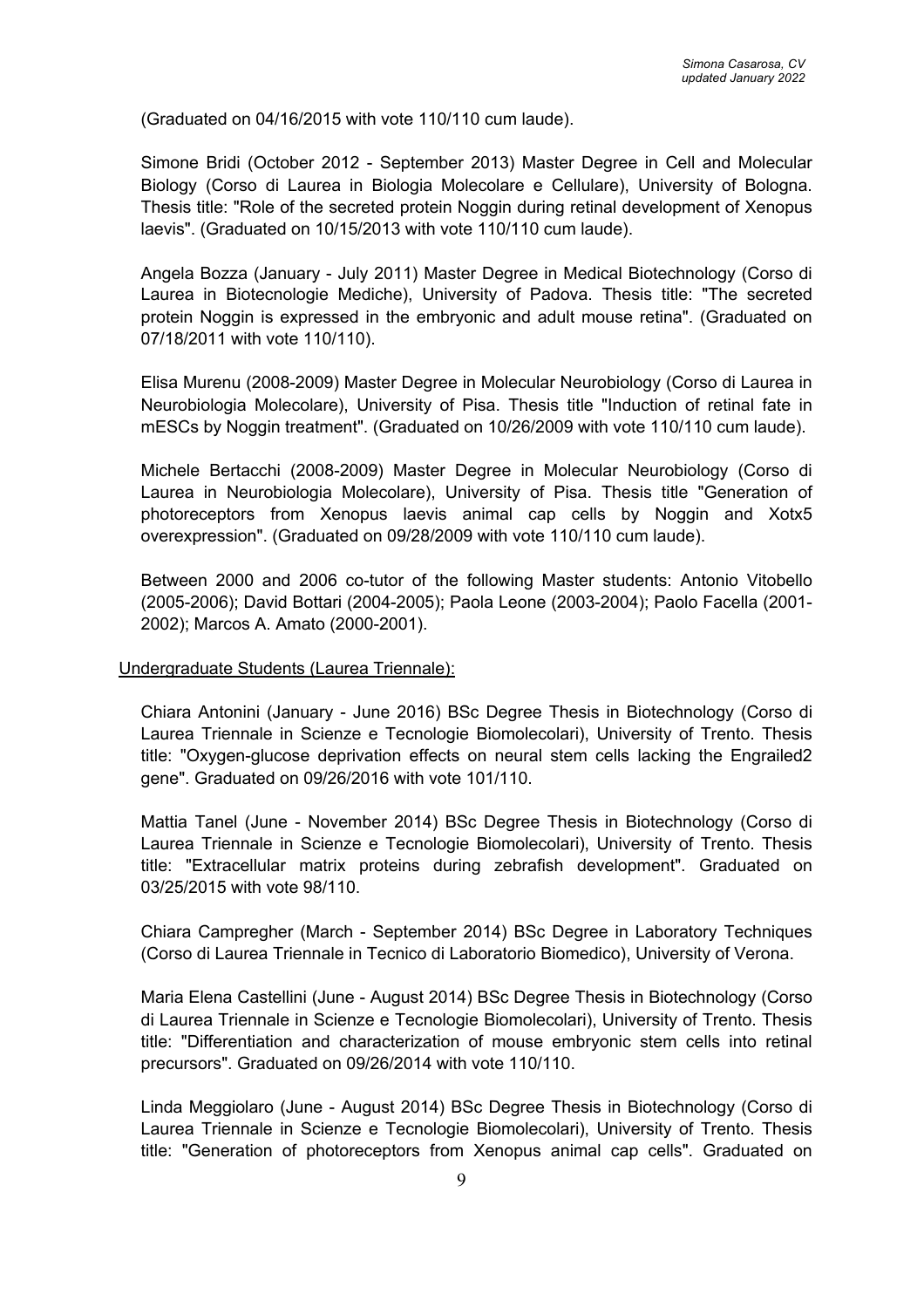09/26/2014 with vote 101/110.

Veronica Foletto (February - July 2014) BSc Degree Thesis in Biotechnology (Corso di Laurea Triennale in Scienze e Tecnologie Biomolecolari), University of Trento. Thesis title "Characterization of murine stem cells three dimensional cultures". (Graduated on 07/23/2014 with vote 106/110).

Alessandra Speccher (June - September 2014) BSc Degree Thesis in Biotechnology (Corso di Laurea Triennale in Scienze e Tecnologie Biomolecolari), University of Trento. Thesis title "Delayed neural differentiation of sorted non-neural precursors". (Graduated on 01/29/2014 with vote 110/110).

Marco Castelli (June - September 2014) BSc Degree Thesis in Biotechnology (Corso di Laurea Triennale in Scienze e Tecnologie Biomolecolari), University of Trento. Thesis title "Modulation of TGF-beta signaling in Xenopus laevis embryos". (Graduated on 01/29/2014 with vote 92/110).

Fabio Marsoner (June - September 2013) BSc Degree Thesis in Biotechnology (Corso di Laurea Triennale in Scienze e Tecnologie Biomolecolari), University of Trento. Thesis title "Neural differentiation of mouse embryonic stem cells in three dimensional cultures". (Graduated on 09/27/2013 with vote 102/110).

Lara Dal Santo (May - July 2013) BSc Degree Thesis in Biotechnology (Corso di Laurea Triennale in Scienze e Tecnologie Biomolecolari), University of Trento. Thesis title "Expression analysis of Noggin isoforms in Xenopus laevis embryos". (Graduated on 07/24/2013 with vote 87/110).

Rossella Corrà (September - December 2012) BSc Degree Thesis in Biotechnology (Corso di Laurea Triennale in Scienze e Tecnologie Biomolecolari), University of Trento. Thesis title "Characterization of murine induced pluripotent stem cells". (Graduated on 03/26/2013 with vote 89/110).

Laura Mancinelli (September - December 2012) BSc Degree Thesis in Biotechnology (Corso di Laurea Triennale in Scienze e Tecnologie Biomolecolari), University of Trento. Thesis title "Optimization of a differentiation protocol in GABaergic neurons". (Graduated on 03/26/2013 with vote 88/110).

Marco Santin (May - July 2012) BSc Degree Thesis in Biotechnology (Corso di Laurea Triennale in Scienze e Tecnologie Biomolecolari), University of Trento. Thesis title "Phenotypic effect of TGF-beta inhibitors on Xenopus embryonic development". (Graduated on 09/26/2012 with vote 106/110).

Norma Fustini (January - March 2012) BSc Degree Thesis in Biotechnology (Corso di Laurea Triennale in Scienze e Tecnologie Biomolecolari), University of Trento. Thesis title "Production of lentiviral vectors for murine fibroblasts reprogramming". (Graduated on 03/28/2012 with vote 102/110).

Roberta Eccheli (July - September 2011) BSc Degree Thesis in Biotechnology (Corso di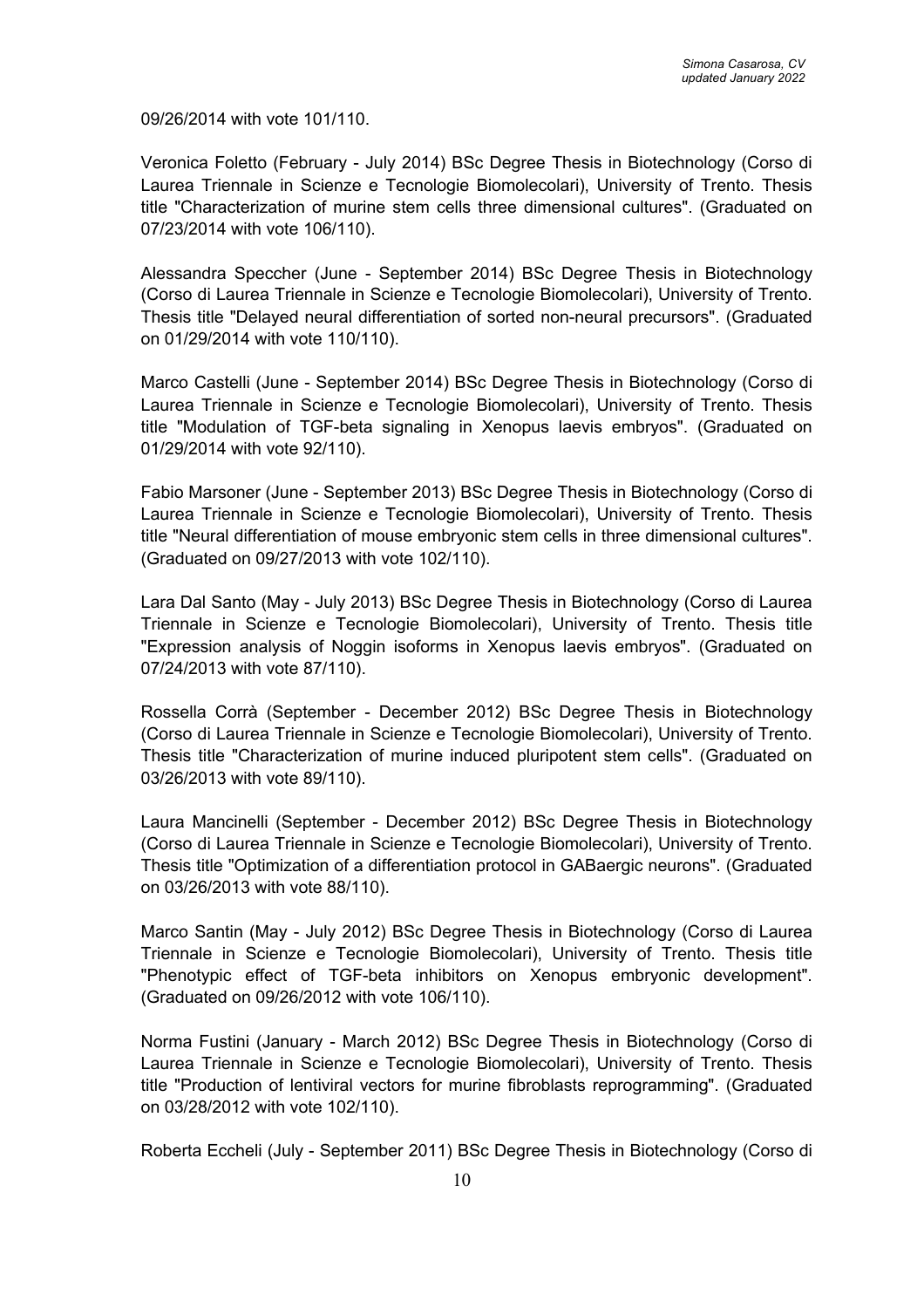Laurea Triennale in Scienze e Tecnologie Biomolecolari), University of Trento. Thesis title "Expression analysis of the secreted protein Noggin in the embryonic mouse retina". (Graduated on 09/28/2011 with vote 108/110).

Simone Bridi (April - July 2011) BSc Degree Thesis in Biotechnology (Corso di Laurea Triennale in Scienze e Tecnologie Biomolecolari), University of Trento. Thesis title " Characterization of Noggin expression during retinal development". (Graduated on 07/13/2011 with vote 110/110 cum laude).

Nicola Cornella (April - July 2011) BSc Degree Thesis in Biotechnology (Corso di Laurea Triennale in Scienze e Tecnologie Biomolecolari), University of Trento. Thesis title " Characterization of murine stem cells differentiation into retinal neurons". (Graduated on 07/13/2011 with vote 110/110 cum laude).

Between 2005 and 2007 co-tutor of the following BSc students (University of Pisa): Elisa Murenu (2007); Michele Bertacchi (2007); Francesco Gini (2006); Alessandra Romeo  $(2005).$ 

#### **Examiner:**

2009/present: member of evaluating committees for post-doctoral fellowships (assegni di ricerca), research project fellowships (borse di studio a progetto), technical assistant positions (contratti di supporto tecnico alla ricerca) at the Faculty of Sciences, University of Trento.

2000/present: member of committees for student evaluation (Developmental Biology and Embryology courses) and for undergraduate thesis defense at the University of Pisa and University of Trento.

Ai sensi del D.P.R. 28 dicembre 2000, n. 445 dichiaro l'autenticità di quanto dichiarato sopra.

Trento, 26 Gennaio 2022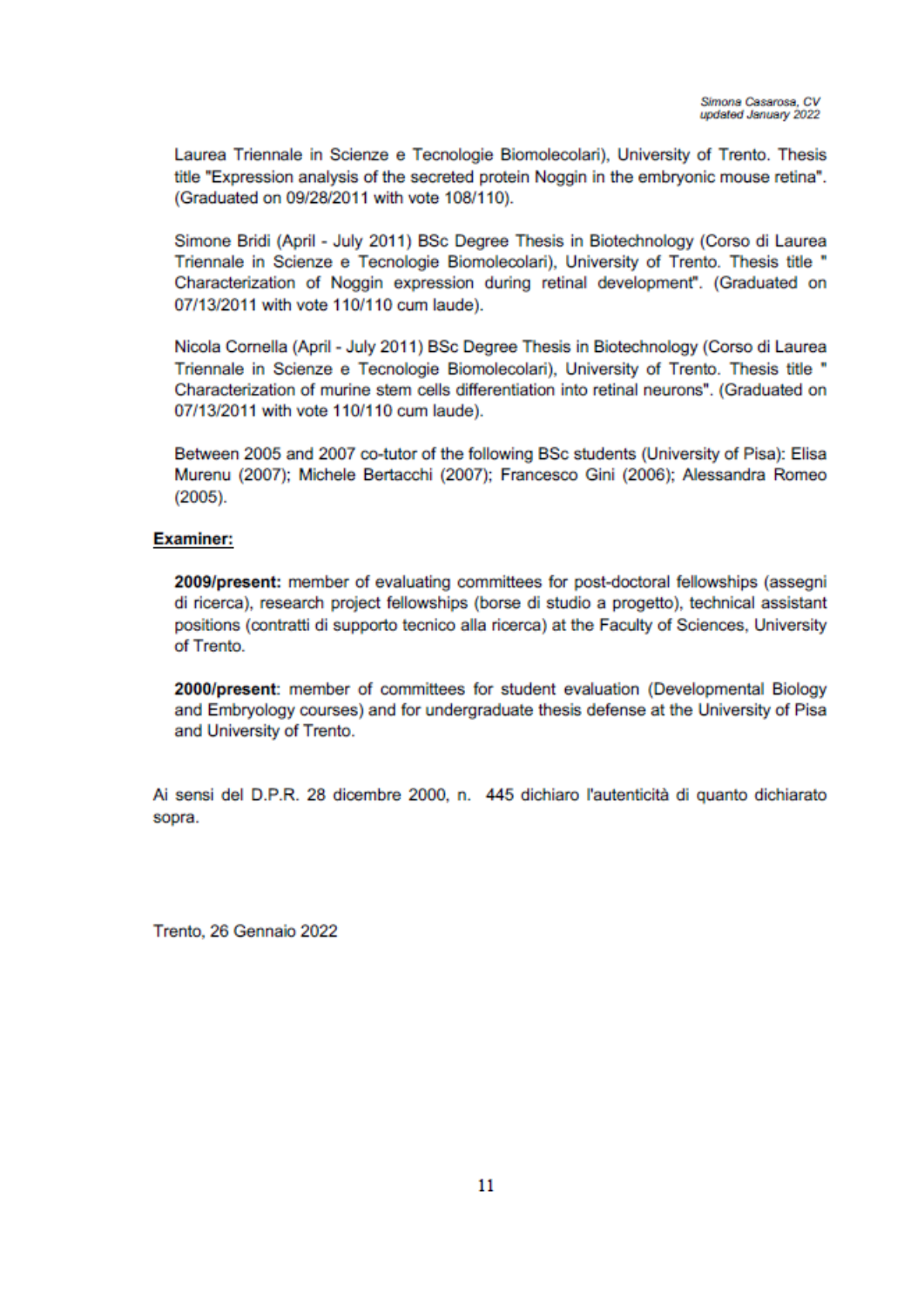# **Publications: Peer-reviewed Articles 2007-2022**

Covello G, Ibrahim GH, Bacchi N, **Casarosa S** and Denti MA. (2022). Exon skipping via chimeric antisense U1 snRNAs to correct Retinitis Pigmentosa GTPase-Regulator (RPGR) splice defect. *Nucleic Acids Therapeutics, in press.*

Gilmozzi V, Gentile G, Riekschnitz DA, Von Troyer M, Lavdas AA, Kerschbamer E, Weichenberger CX, Rosato-Siri MD, **Casarosa S**, Conti L, Pramstaller PP, Hicks AA, Pichler I, Zanon A. (2021). Generation of hiPSC-Derived Functional Dopaminergic Neurons in Alginate-Based 3D Culture. Front Cell Dev Biol. 9:708389. doi: 10.3389/fcell.2021.708389. eCollection 2021.

Provenzano G, Gilardoni A, Maggia M, Pernigo M, Sgadò P, **Casarosa S**, Bozzi Y. (2020). Altered Expression of GABAergic Markers in the Forebrain of Young and Adult Engrailed-2 Knockout Mice. Genes (Basel). 11:384. doi: 10.3390/genes11040384.

Cutarelli A, Ghio S, Zasso J, Speccher A, Scarduelli G, Roccuzzo M, Crivellari M, Maria Pugno N, **Casarosa S**, Boscardin M, Conti L. (2019). Vertically Aligned Functionalized Silicon Micropillars for 3D Culture of Human Pluripotent Stem Cell-Derived Cortical Progenitors. Cells 9(1). pii: E88. doi: 10.3390/cells9010088.

Karali M., Guadagnino I., Marrocco E., De Cegli R., Carissimo A., Pizzo M., **Casarosa S.**, Conte I., Surace E.M., Banfi S. (2019). AAV-miR-204 protects from retinal degeneration by attenuation of microglia activation and photoreceptor cell death. Molecular Therapy 19:144-156. doi: 10.1016/j.omtn.2019.11.005. Epub 2019 Nov 18. **I.F. 8.4**

Zhang X, Piano I, Messina A, D'Antongiovanni V, Crò F, Provenzano G, Bozzi Y, Gargini C, **Casarosa S.** (2019). Retinal Defects in Mice Lacking the Autism-Associated Gene Engrailed-2. Neuroscience. Apr 10. pii: S0306-4522 (19) 30236-2. doi: 10.1016/j.neuroscience.2019.03.061. [Epub ahead of print] **I.F. 3.24**

Chelini G, Zerbi V, Cimino L, Grigoli A, Markicevic M, Libera F, Robbiati S, Gadler M, Bronzoni S, Miorelli S, Galbusera A, Gozzi A, **Casarosa S**, Provenzano G, Bozzi Y. (2019). Aberrant somatosensory processing and connectivity in mice lacking Engrailed-2. J Neurosci. 39:1525-1538. doi: 10.1523/JNEUROSCI.0612-18.2018. **I.F. 6.07**

Poggi L., Casarosa S., Carl M. (2018). An eye on the Wnt inhibitory factor Wif1. Front. Cell Dev. Biol. doi.org/10.3389/fcell.2018.00167.

Bosco B., Defant A., Messina A., Incitti T., Sighel D., Bozza A., Ciribilli Y., Inga A., **Casarosa S.**, Mancini I. (2018). Synthesis of 2,6-Diamino-Substituted Purine Derivatives and Evaluation of Cell Cycle Arrest in Breast and Colorectal Cancer Cells. Molecules Aug 10;23(8). pii: E1996. doi: 10.3390/molecules23081996. **I.F. 3.1**

Boschian C., Messina A., Bozza A., Castellini M.E., Provenzano G., Bozzi Y., **Casarosa S.** (2018). Impaired Neuronal Differentiation of Neural Stem Cells Lacking the Engrailed-2 Gene. Neuroscience. Aug 21 386:137-149. doi: 10.1016/j.neuroscience.2018.06.032.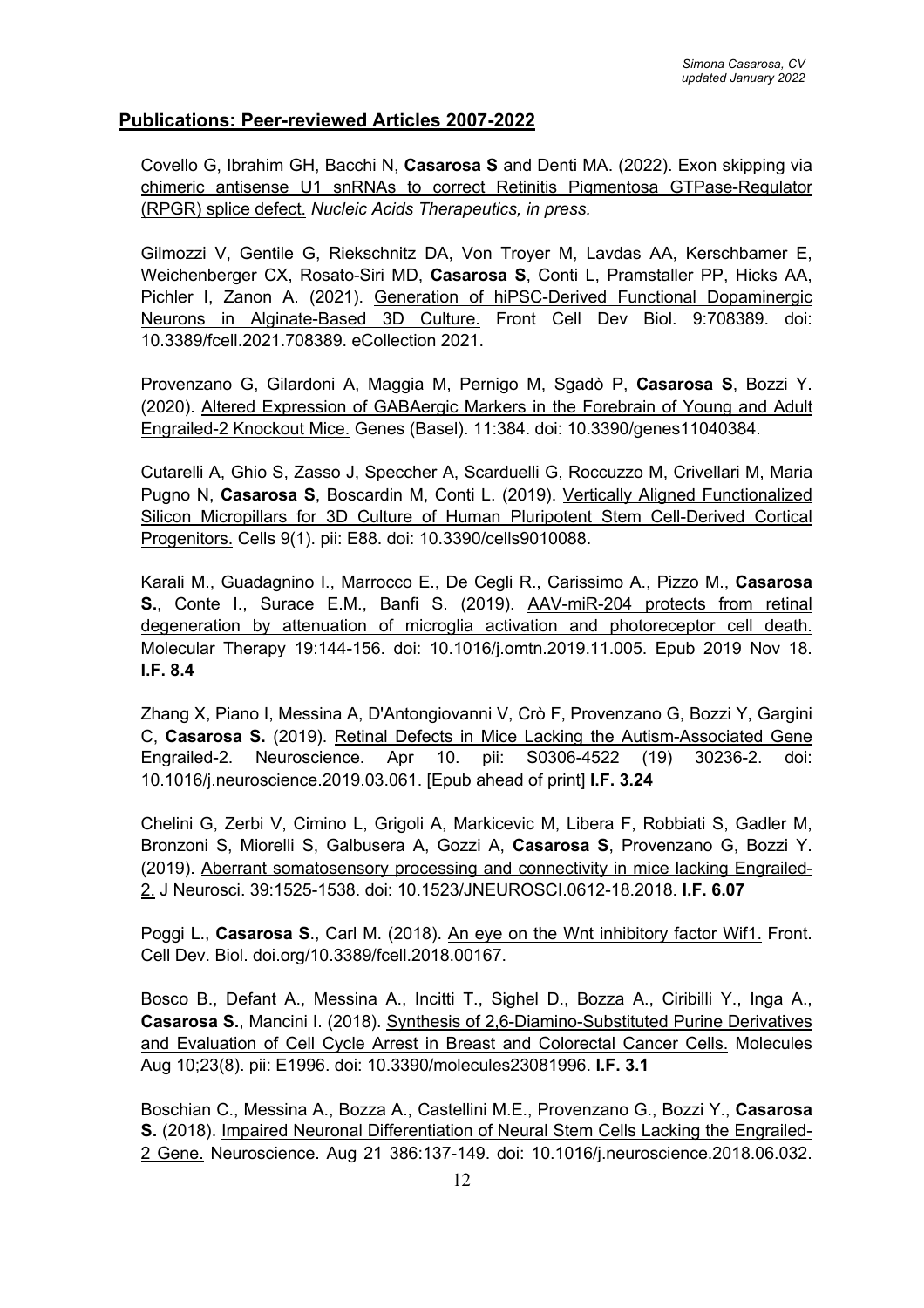# **I.F. 3.38**

Bozzi Y., Provenzano G., **Casarosa S.** (2018). Neurobiological bases of autism-epilepsy comorbidity: a focus on excitation/inhibition imbalance. Eur J Neurosci. 47:534-548. doi: 10.1111/ejn.13595. **I.F. 2.83**

Messina A., Bridi S., Bozza A., Bozzi Y., Baudet M-L., **Casarosa S.** (2016). *Noggin1*  overexpression in retinal progenitors affects bipolar cell generation. International Journal of Developmental Biology 60:151-157. **I.F. 2.26**

Zunino G., Messina A., Sgadò P., Baj G., **Casarosa S.**, Bozzi Y. (2016). Brain-derived neurotrophic factor signaling is altered in the forebrain of Engrailed-2 knockout mice. Neuroscience 324:252-61. doi: 10.1016/j.neuroscience.2016.03.023. Epub 2016 Mar 14. **I.F. 3.23**

Provenzano G., Sgadò P., Genovesi S., Zunino G., **Casarosa S.**, Bozzi Y. (2015). Hippocampal dysregulation of FMRP/mGluR5 signaling in engrailed-2 knockout mice: a model of autism spectrum disorders. NeuroReport 26, 1101-1105. **I.F. 1.52**

Bertacchi M., Lupo G., Pandolfini L., **Casarosa S**., D'Onofrio M., Pedersen R.A., Harris W.A. and Cremisi F. (2015). Activin/Nodal Signaling Supports Retinal Progenitor Specification in a Narrow Time Window during Pluripotent Stem Cell Neuralization. Stem Cell Reports http://dx.doi.org/10.1016/j.stemcr.2015.08.011 **I.F. 5.36**

Caputo A., Piano I., Demontis G.C., Bacchi N., **Casarosa S.**, Della Santina L., Gargini C. (2015). TMEM16A is associated with voltage-gated calcium channels in mouse retina and its function is disrupted upon mutation of the auxiliary α2δ4 subunit. Front Cell Neurosci. 9:422. doi: 10.3389/fncel.2015.00422.

Bacchi N, Messina A, Burtscher V, Dassi E, Provenzano G, Bozzi Y, Demontis GC, Koschak A, Denti MA, **Casarosa S**. (2015). A New Splicing Isoform of Cacna2d4 Mimicking the Effects of c.2451insC Mutation in the Retina: Novel Molecular and Electrophysiological Insights. Invest Ophthalmol Vis Sci. 2015 Jul 1;56(8):4846-56. doi: 10.1167/iovs.15-16410. **I.F. 3.44**

Sun W., Incitti T., Migliaresi C., Quattrone A., **Casarosa S.**, Motta A. (2015). Viability and neuronal differentiation of neural stem cells encapsulated in silk fibroin hydrogel functionalized with an IKVAV peptide. J Tissue Eng Regen Med. doi: 10.1002/term.2053. [Epub ahead of print]. **I.F. 4.71**

Messina A., Lan L., Incitti T., Bozza A., Andreazzoli M., Vignali R., Cremisi F., Bozzi Y., **Casarosa S**. (2015). Noggin-Mediated Retinal Induction Reveals a Novel Interplay Between Bone Morphogenetic Protein Inhibition, Transforming Growth Factor β, and Sonic Hedgehog Signaling. Stem Cells 33(8):2496-508. doi: 10.1002/stem.2043. **I.F. 6.52**

Provenzano G., Pangrazzi L., Poli A., Sgadò P., Genovesi S., Zunino G., Berardi N., **Casarosa S.,** Bozzi Y. (2014). Hippocampal dysregulation of neurofibromin-dependent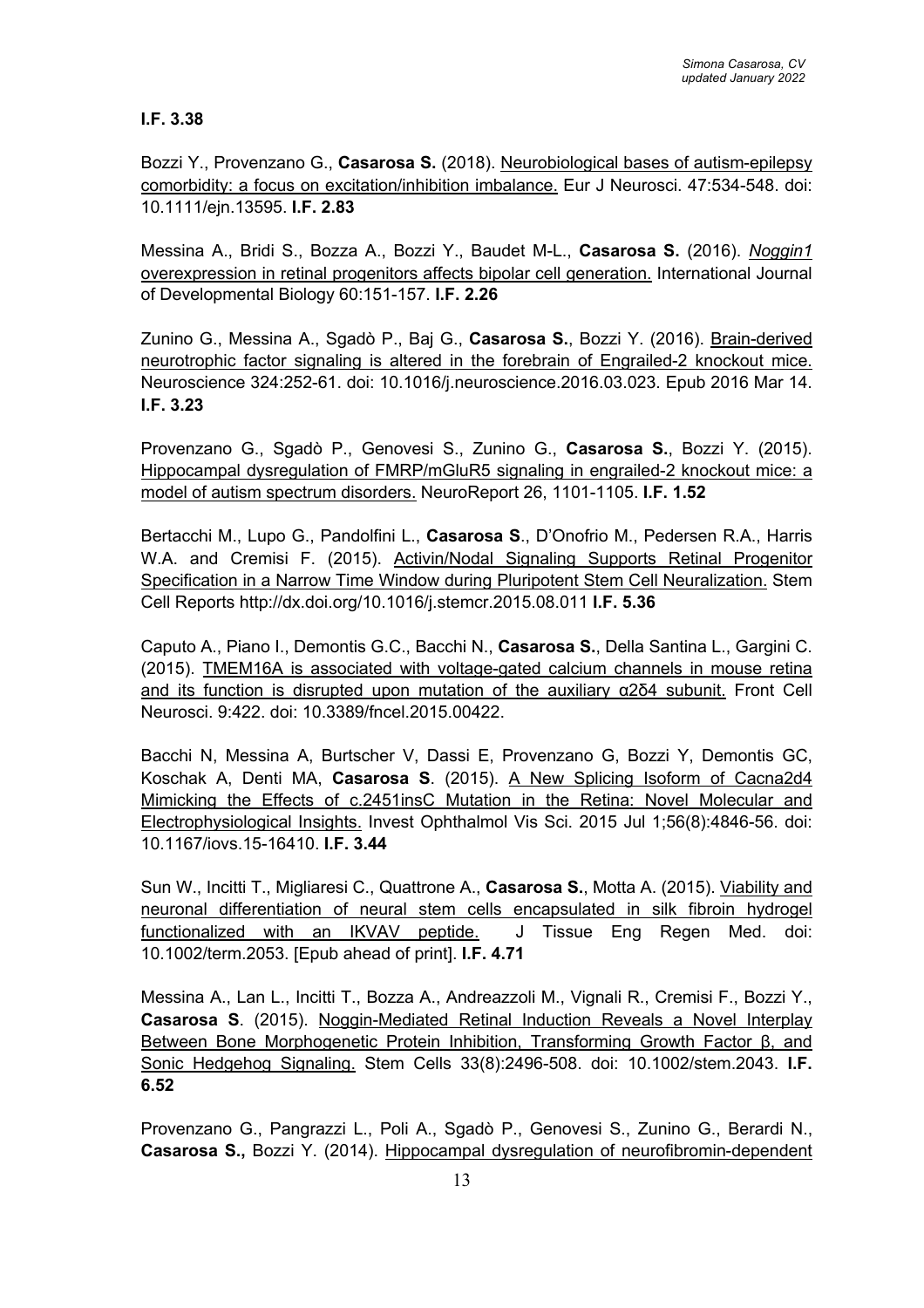pathways is associated with impaired spatial learning in Engrailed 2 knockout mice. Journal of Neuroscience, 34:13281-8. doi: 10.1523/JNEUROSCI.2894-13.2014. **I.F. 6.91**

**Casarosa S**., Bozzi Y., Conti L. (2014). Neural stem cells: ready for therapeutic applications? Molecular and Cellular Therapies 2:31 doi:10.1186/2052-8426-2-31.

Bacchi N., **Casarosa S.\***, Denti M.\* (2014). Splicing-correcting therapeutic approaches for retinal dystrophies: where endogenous gene regulation and specificity matter. Investigative Ophthalmology & Visual Science, 55, 3285–3294. DOI:10.1167/iovs.14- 14544. \* Co-corresponding authors. **I.F. 3.44**

Incitti T., Messina A., Bozzi Y., **Casarosa S.** (2014). Sorting of Sox1-GFP mouse embryonic stem cells enhances neuronal identity acquisition upon factors-free monolayer differentiation. BioResearch Open Access 3, 127-135. DOI: 10.1089/biores.2014.0009.

Messina A., Incitti T., Bozza A., Bozzi Y., **Casarosa S.** (2014). Noggin expression in vertebrate retina suggests a conserved role during Vertebrate evolution. Journal of Histochemistry & Cytochemistry 62, 532-540. DOI: 10.1369/0022155414534691 **I.F. 2.53**

Bozza A., Coates E.E., Incitti T., Ferlin K., Messina A., Menna E., Bozzi Y., Fisher J.P., **Casarosa S.** (2014). Neural differentiation of pluripotent cells in 3D alginate-based cultures. Biomaterials 35, 4636-4645. **I.F. 7.64**

Sun W., Incitti T., Migliaresi C., Quattrone A., **Casarosa S.**, Motta A. (2014). Genipincrosslinked gelatin-silk fibroin hydrogels for modulating the behaviour of pluripotent cells. J Tissue Eng Regen Med. 2014 Jan 29. doi: 10.1002/term.1868. [Epub ahead of print]. **I.F. 4.71**

Sgadò P., Dassi E., Adami V., Zunino G., Genovesi S., **Casarosa S.,** Bozzi Y. (2013). Transcriptome profiling in Engrailed2 knockout mice reveals common molecular pathways associated with autism spectrum disorders. Molecular Autism, 4, 51-62. doi:10.1186/2040-2392-4-51 **I.F. 5.41**

Sgadò P., Genovesi S., Kalinowsky A., Zunino G., Macchi F., Allegra M., Murenu E., Provenzano G., Tripathi PP., **Casarosa S.,** Joyner AL., Bozzi Y. (2013). Loss of GABAergic neurons in the hippocampus and cerebral cortex of Engrailed-2 null mutant mice: Implications for autism spectrum disorders. Exp Neurol. 247:496-505. doi: 10.1016/j.expneurol.2013.01.021. **I.F. 4.64**

Bertacchi M., Pandolfini L., Murenu E., Viegi A., Capsoni S., Cellerino A., Messina A., **Casarosa S.**, Cremisi F. (2013). The positional identity of mouse ES cells-generated neurons is affected by BMP signaling. Cell Mol Life Sci. 70:1095-111. doi: 10.1007/s00018-012-1182-3. Epub 2012 Oct 16. **I.F. 5.62**

Bozzi Y., **Casarosa S.**, Caleo M. (2012). Epilepsy as a neurodevelopmental disorder. Frontiers in Psychiatry 3:19-24. Epub 2012 Mar 19.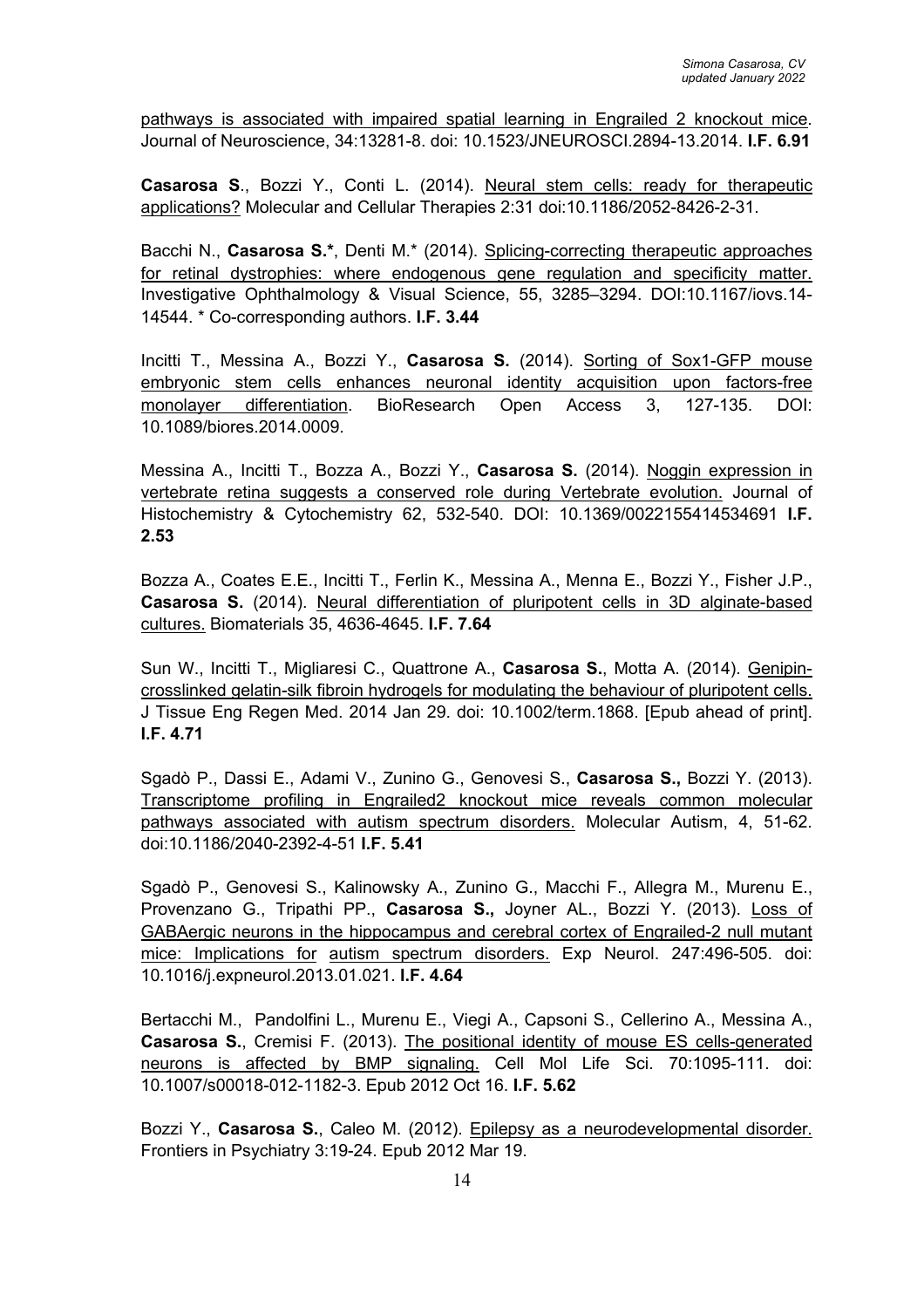Lan L., Vitobello A., Bertacchi M., Cremisi F., Vignali R., Andreazzoli M., Demontis G.C., Barsacchi G., **Casarosa S.**, (2009). Noggin elicits retinal fate in *Xenopus* animal cap embryonic stem cells. Stem Cells 27, 2146-2152. DOI 10.1002/stem.167. **I.F. 7.74**

Tripathi P., Sgado' P., Scali M., Viaggi C., **Casarosa S.**, Simon H., Vaglini F., Corsini G.U., Bozzi Y., (2009). Increased susceptibility to kainic acid-induced seizures in Engrailed-2 knockout mice. Neuroscience 159, 842-849. DOI: 10.1016/j.neuroscience.2009.01.007 **I.F. 3.3**

Brilli E., Scali M., **Casarosa S.**, Köhler M., Bozzi Y., (2009). Seizures increase importin- 1 expression in NG2+ cells in the rat hippocampus. J Neurosci Research 87, 636-643. DOI: 10.1002/jnr.21879 **I.F. 2.98**

Castellano S., **Casarosa S**., Sweatt AJ., Hutson SM., Bozzi Y., (2007) Expression of cytosolic branched chain aminotransferase (BCATc) mRNA in the developing mouse brain. Gene Expression Pattern, 7, 485-90. **I.F. 2.24**

## **Book Chapters**

Marigo V. and **Casarosa S.** (2014). Photoreceptor Transplantation and Regeneration. In: Vertebrate Photoreceptors: Functional Molecular Bases. Edited by T. Furukawa, J. B. Hurley, S. Kawamura. Springer Japan.

**Casarosa S.**, Zasso J., Conti L. (2012). Systems for ex-vivo isolation and culturing of neural stem cells. In: NEURAL STEM CELLS. Edited by L. Bonfanti. InTech Open Access Publisher. ISBN 980-953-307-863-7.

Messina A., **Casarosa S**., Murenu E. (2011). Stem Cells and the Retina - Challenges for Regenerative Medicine. In: Embryonic Stem Cells - Recent Advantages in Pluripotent Stem Cell-based Regenerative Medicine. Edited by Craig Atwood. InTech Open Access Publisher. ISBN 978-953-307-198-5.

### **Technical papers and notes**

Messina A., Dunleavy M., Sgadò P., Adami V., Bozzi Y., **Casarosa S.** (2012). Regionspecific gene expression in adult mouse CNS tissues. Leica Laser Microdissection Short Application Note, February 2012.

Messina A., Dunleavy M., Sgadò P., Adami V., Bozzi Y., **Casarosa S.** (2012). Regionspecific gene expression in adult mouse CNS tissues. Leica Science Lab website. http://www.leica-microsystems.com/science-lab/laser-microdissection/region-specificgene-expression-in-adult-mouse-cns-tissues/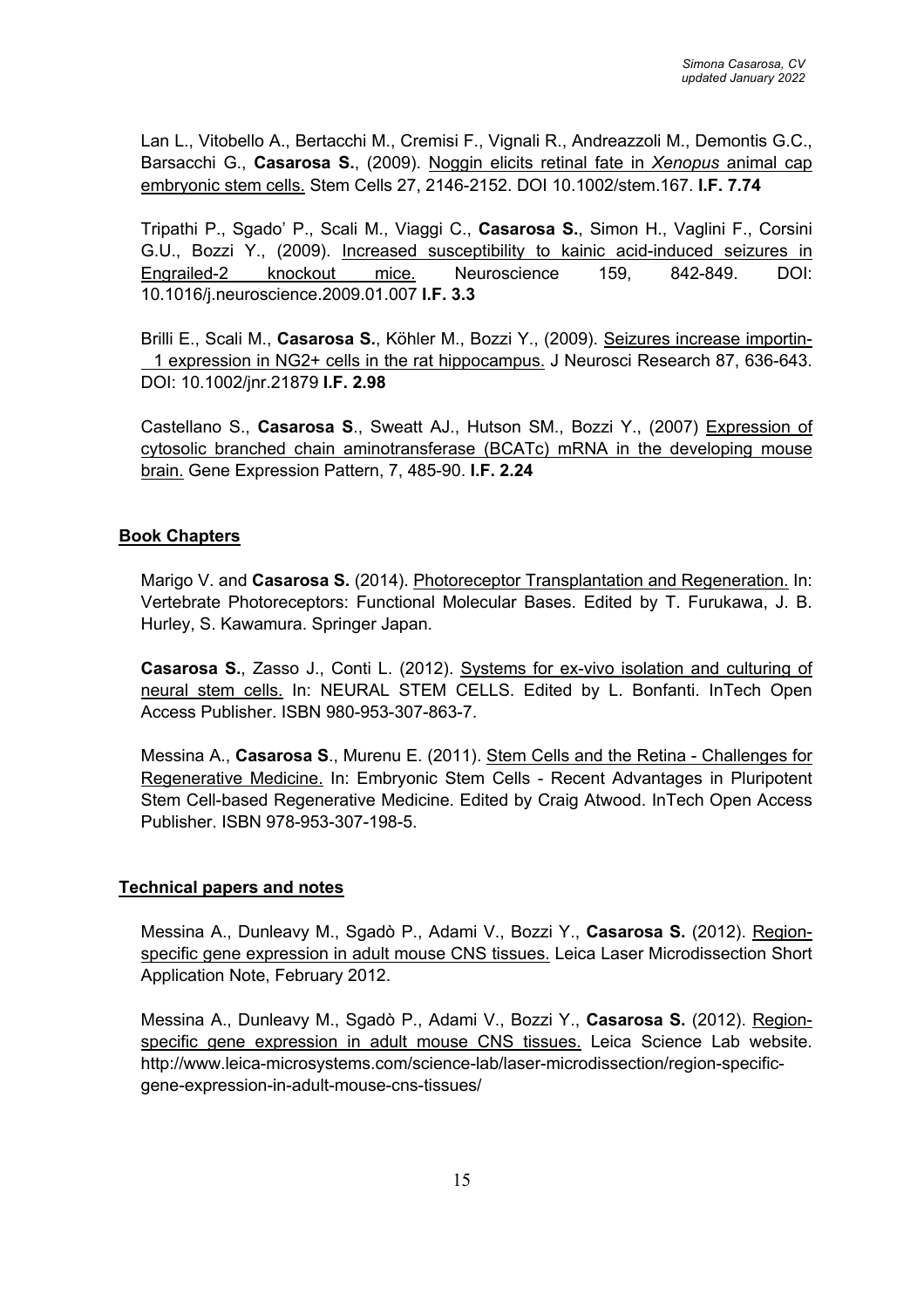#### **BIOGRAPHICAL SKETCH**

NAME: Matthias Carl, Ph.D.

### POSITION TITLE: Associate Professor of Physiology, University of Trento, Italy

### EDUCATION/TRAINING

| <b>INSTITUTION AND LOCATION</b>                | <b>DEGREE</b><br>(if<br>applicable) | YEAR(s)   | <b>FIELD OF STUDY</b>         |
|------------------------------------------------|-------------------------------------|-----------|-------------------------------|
| Göttingen University, Germany                  | M.Sc.                               | 1995      | Biology                       |
| Center for Hygiene and Human Genetics,         | Research                            | 1995-1996 | Virology                      |
| Göttingen University, Germany                  | assistant                           |           |                               |
| EMBL-Heidelberg/Heidelberg University, Germany | Ph.D.                               | 1999      | Biology                       |
| EMBL-Heidelberg, Germany                       | Postdoc                             | 2000-2002 | Molecular Neuroscience        |
| University College London, UK                  | Postdoc                             | 2002-2008 | <b>Molecular Neuroscience</b> |

#### **A. Personal statement regarding the technical commission "gara stabulario"**

I have been working with fish model systems since 1996 using zebrafish (*Danio rerio*) and Medakafish (*Oryzias latipes*) at Göttingen University, Heidelberg University, EMBL-Heidelberg and University College London as well as Kyoto and Bergen University during collaborative work activities. I have working experience with facilities built by companies such as Müller & Pfleger, Aquatic habitats, Aqua Schwarz and Tecniplast. In 2009, I have led the building of my own fish facility (400 aquaria, Müller & Pfleger) at Heidelberg University and published a work on this topic in the peer-reviewed journal "Zebrafish" (McNabb et al., 2012). Between 2009 and 2017 I have been managing director of this facility.

#### **B. Positions and Memberships**

| $2005 - present$<br>$2010 - present$<br>ended 12/2011<br>ended 12/2015 | Member British Society for Developmental Biology (BSDB), UK<br>Member European Network of Fish Biomedical Models (EUFishBioMed), KIT, Germany<br>Member Collaborative Research Center 488 (SFB), Heidelberg, Germany (associated)<br>Member Wnt-Research Unit 1036/2, Heidelberg, Germany (associated) |
|------------------------------------------------------------------------|--------------------------------------------------------------------------------------------------------------------------------------------------------------------------------------------------------------------------------------------------------------------------------------------------------|
| ended 10/2017                                                          | Member Hartmut Hoffmann-Berling International Graduate School of Molecular and Cellular<br>Biology (HBIGS), Heidelberg, Germany                                                                                                                                                                        |
| ended 10/2017                                                          | Member Interdisciplinary Center for Neurosciences (IZN), Heidelberg, Germany                                                                                                                                                                                                                           |
| $2017 - present$                                                       | Member Societa Italiana di Neuroscienze - SINS, Italy                                                                                                                                                                                                                                                  |
| $2012 - present$                                                       | Review Editor, Frontiers in Systems Biology                                                                                                                                                                                                                                                            |
| $2018 - present$                                                       | Review Editor, Frontiers Stem Cell Research                                                                                                                                                                                                                                                            |
| 2015                                                                   | Habilitation and Venia Legendi in Cell- and Molecular Biology, Heidelberg University,<br>Germany                                                                                                                                                                                                       |
| 2017                                                                   | Habilitation in Comparative Anatomy and Cell Biology (Fascia I and Fascia II), Genetics<br>(Fascia II) as well as Applied Biology (Fascia II) in Italy                                                                                                                                                 |
| 2018                                                                   | Habilitation in Physiology (Fascia II) in Italy                                                                                                                                                                                                                                                        |
| 2008-2017                                                              | Principal Investigator and Lecturer; Department for Cell- and Molecular Biology, Medical<br>Faculty Mannheim, University Heidelberg, Germany                                                                                                                                                           |
| 2017 - 2020                                                            | Assistant Professor of Physiology, University of Trento, Italy                                                                                                                                                                                                                                         |
| 2020 - present                                                         | Associate Professor of Physiology, University of Trento, Italy                                                                                                                                                                                                                                         |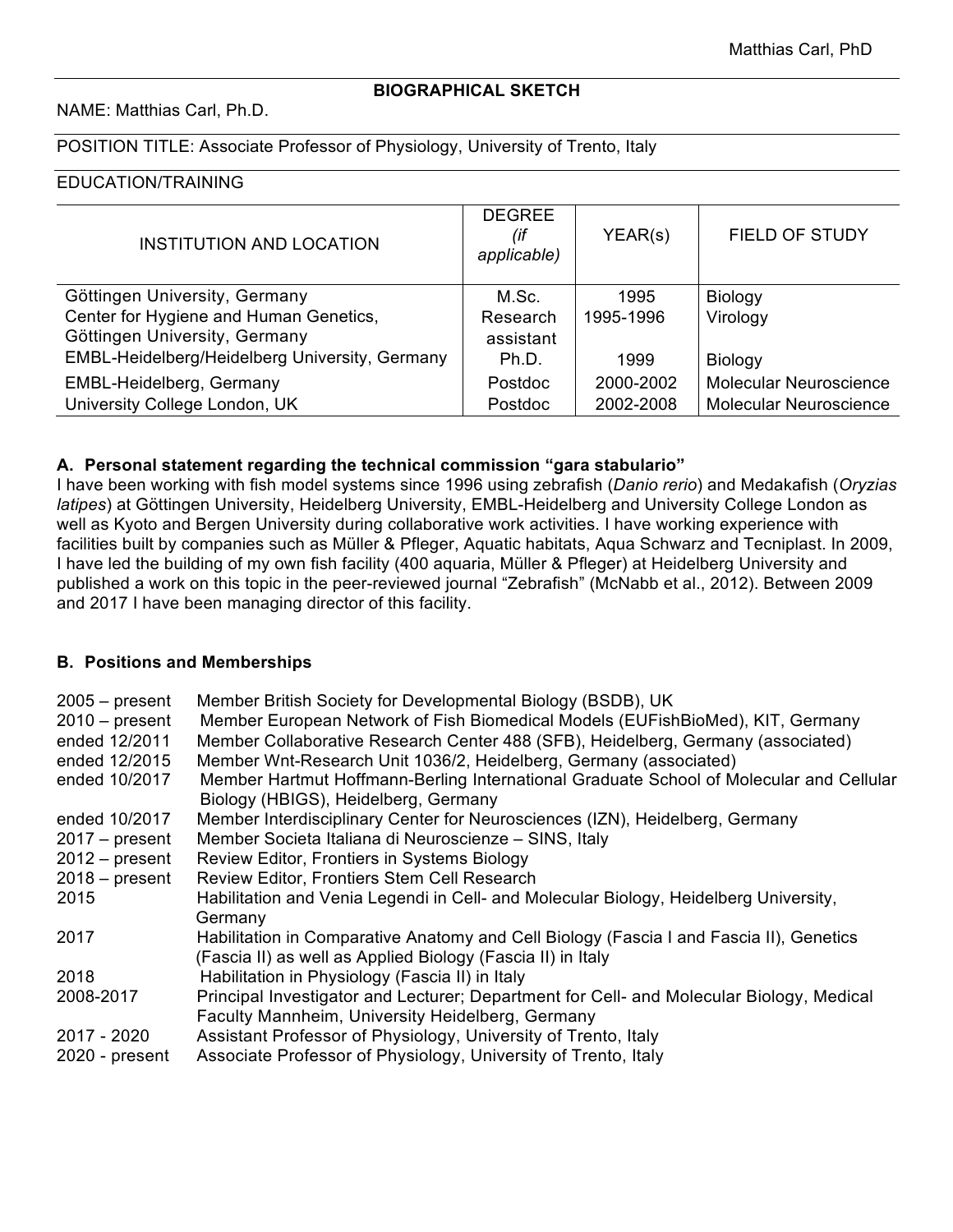## **C. Contributions to Science**

# **Publications (H-index WoS: 20)**

- 1. Bühler, A. and Carl, M. (2021). Zebrafish tools for deciphering habenular network-linked mental disorders. **Biomolecules**, 11(2):324.
- 2. Albadri, S., Armant, O., Aljand-Geschwill, T., Del Bene, F., Carl, M., Strähle, U., Poggi, L. (2020). Expression of a Barhl1a reporter in subsets of retinal ganglion cells and commissural neurons of the developing zebrafish brain. **Scientific Reports***,* 10(1):8814.
- 3. Guglielmi, L., Bühler, A., Moro, E., Argenton, F., Poggi, L. and Carl, M. (2020). Temporal control of Wnt signaling is required for habenular neuron diversity and brain asymmetry. **Development**, 147(6), in press, doi: 10.1242/dev.182865.
- 4. Imle, R., Wang, B.-T., Stützenberger, N., Birkenhagen, J., Tandon, A., Carl, M., Himmelreich, N., Thiel, C., Gröne, H.-J., Poschet, G., Völkers, M., Gülow, K., Schröder, A., Carillo, S., Mittermayr, S., Bones, Jo., Kaminski, M.M., Kölker, S., Sauer, S.W. (2019). ADP-dependent glucokinase regulates energy metabolism via ER-localized glucose sensing. **Scientific Reports**, 9(1):14248.
- 5. Breuer, M., Guglielmi, L., Zielonka, M., Hemberger, V., Kölker, S., Okun, J.G., Hoffmann, G.F., Carl, M. # , Sauer, S.W. # , Opladen, T. # (2019). Qdpr homologues in *Danio rerio* regulate melanin synthesis, early gliogenesis, and glutamine homeostasis. **Plos One**, 14(4):e0215162. (# equal contribution)
- 6. Zielonka, M., Probst, J., Carl, M., Hoffmann, G.F., Kölker, S., Okun,, J.G. (2019). Bioenergetic dysfunction in a zebrafish model of acute hyperammonemic decompensation. **Experimental Neurology**, 314:91-99.
- 7. Poggi, L., Casarosa, S., Carl, M. (2018). An eye on the Wnt inhibitory factor Wif1. **Frontiers in Cell and Developmental Biology**, 6:167. (invited review)
- 8. Roussigné, M., Wei, L., Tsingos, E., Kuchling, F., Alkobtawi, M., Tsalavouta, M., Witbrodt, J.W., Carl, M., Blader, P., Wilson, S.W. (2018). Left/right asymmetric collective migration of parapineal cells is mediated by focal FGF signalling activity in leading cells. **Proceedings of the National Academy of Sciences USA**, 115(42):E9812-E9821.
- 9. Zielonka, M., Breuer, M., Okun, J. G., Carl, M., Hoffmann, G. F., Kölker, S.(2018). Pharmacologic rescue of hyperammonemia-induced toxicity in zebrafish by inhibition of ornithine aminotransferase. **Plos One**, 13(9):e0203707.
- 10. Dimitrov, B., Himmelreich, N., Hipgrave Ederveen, A.L., Lüchtenborg, C., Okun, J.O., Breuer, M., Hutter, A.-M., Carl, M., Guglielmi, L., Hellwig, A., Thiemann, K.C., Jost, M., Peters, V., Staufner, C., Hoffmann, G.F., Hackenberg, A., Paramasivam, N., Wiemann, S., Eils, R., Schlesner, M., Strahl, S., Brügger, B., Wuhrer, M., Korenke, G.C., and Thiel, C. (2018). Cutis laxa, exocrine pancreatic insufficiency and altered cellular metabolism as additional symptoms in a new patient with ATP6AP1-CDG. **Molecular Genetics and Metabolism**, 123(3):364-374.
- 11. Choi, J.-H., Jeong, Y.-M., Kim, S., Lee, B., Ariyasiri, K., Kim, H.-T., Jung, S.-H., Seung, Hwang, K.-S., Choi, T.-I., Park, C.O., Huh, W.-H., Carl, M., Rosenfeld, J.A., Raskin, S., Ma, A., Gecz, J., Kim, H.-G., Kim, J.-S., Shin, H.-C., Park, D.-S., Gerlai, R., Jamieson, B.B., Kim, J.S., Iremonger, K.J., Lee, S.H., Shin, H.-S., Kim, C.-H. (2018). Targeted knockout of a chemokine-like gene increases anxiety and fear responses. **Proceedings of the National Academy of Sciences USA**, 115(5):E1041-E1050.
- 12. Cepero Malo, M., Duchemin, A.-L., Guglielmi, L., Patzel, E., Sel, S., Auffarth, G.U., Carl, M., and Poggi, L. (2017). The zebrafish Anillin-eGFP reporter marks late dividing retinal precursors and stem cells entering neuronal lineages. **Plos One**, 12(1):e0170356.
- 13. Beretta, C.A., Dross, N., Guglielmi, L., Bankhead, P., Soulika, M., Gutierrez-Triana, J.A., Paolini, A., Poggi, L., Falk, J., Ryu, S., Kapsimali, M., Engel, U., Carl, M. (2017). Early commissural diencephalic neurons control habenular axon extension and targeting. **Current Biology**, 27:270-278.
- 14. Kopajtich, R., Murayama, K., Janecke, A.R., Haack, T.B., Breuer, M., Knisely, A.S., Harting, I., Ohashi, T., Okazaki, Y., Watanabe, D., Tokuzawa, Y., Kotzaeridou, U., Kölker, S., Sauer, S., Carl, M., Straub, S., Entenmann, A., Gizewski, E., Feichtinger, R.G., Mayr, J.A., Lackner, K.,Strom, T.M., Meitinger, T., Müller, T., Ohtake, A., Hoffmann, G.F., Prokisch, H., Staufner, C. (2016). Biallelic mutations in *IARS,* encoding cytosolic isoleucyl-tRNA synthetase, cause growth retardation with prenatal onset, intellectual disability, muscular hypotonia, and infantile hepatopathy. **American Journal of Human Genetics**, 99:414-422.
- 15. Beretta, C.A., Dross, N., Engel, U., and Carl, M. (2016). Tracking cells in GFP-transgenic zebrafish using the photoconvertible PSmOrange system. **J. Vis. Exp.** (108), e53604.
- 16. Hüsken, U., Stickney, H.L., Gestri, G., Bianco, I.H., Faro, A., Young, R.M., Roussigne, M., Hawkins, T.A.,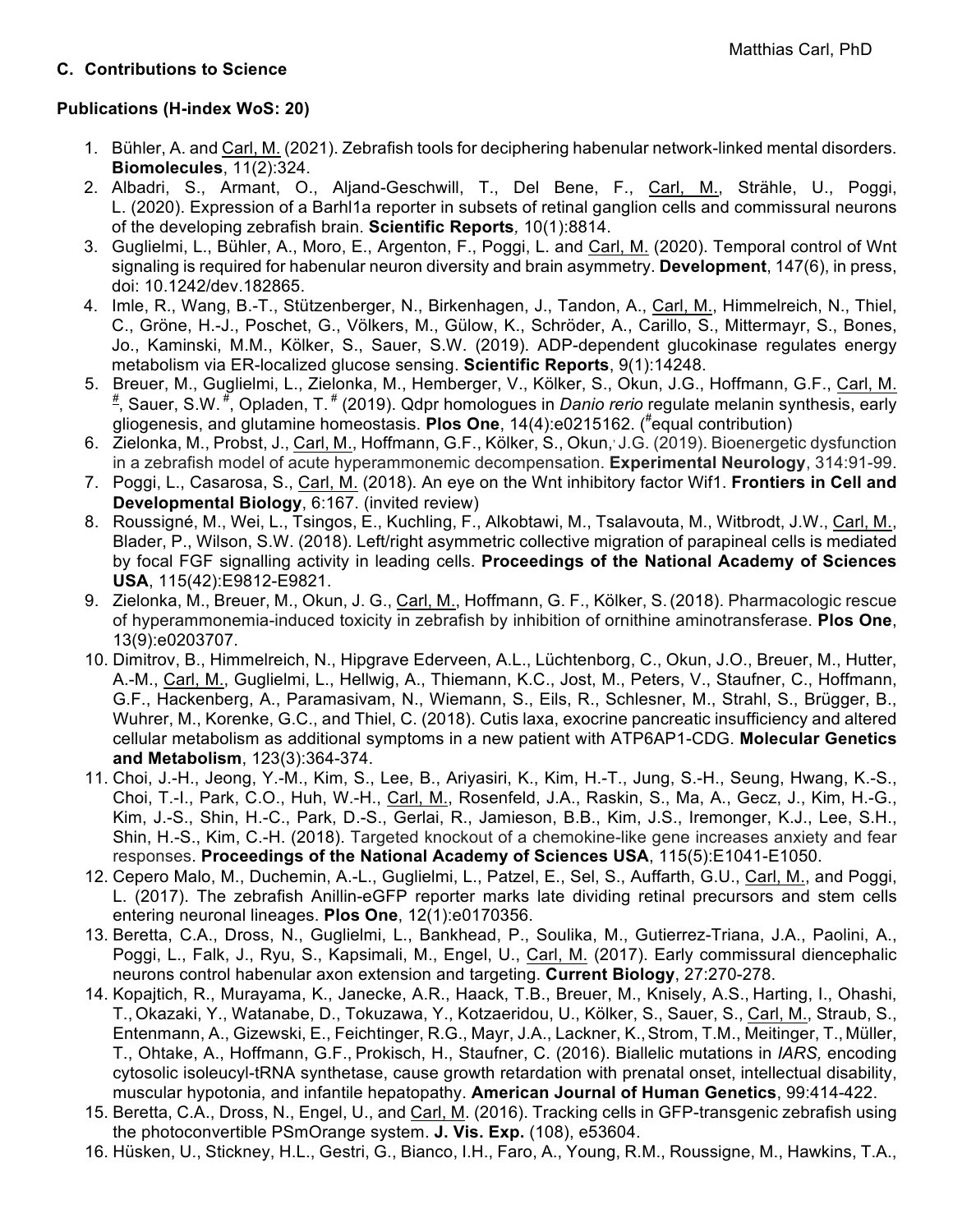Beretta, C.A., Brinkmann, I., Paolini A., Jacinto, R., Albadri, S., Dreosti, E., Tsalavouta, M., Schwarz, Q., Cavodeassi, F., Barth, A.K., Wen, L., Zhang, B., Blader, P., Yaksi, E., Poggi, L., Zigman, M., Lin, S., Wilson, S.W., and Carl, M. (2014). Tcf7l2 is required for left-right asymmetric differentiation of habenular neurons. **Current Biology** 24(19):2217-2227. (Featured in Biomedical Picture of the Day – BPoD)

- 17. Dross, N., Beretta, C.A., Bankhead, P., Carl, M., and Engel, U. (2014). Zebrafish Brain Development Monitored by Long-Term in Vivo Microscopy: A Comparison Between Laser Scanning Confocal and 2- Photon Microscopy. **Book** Title: Laser Scanning Microscopy and Quantitative Image Analysis of Neuronal Tissue. Springer Science.
- 18. Dreosti, E., Llopis, N.V., Carl, M., Yaksi E., and Wilson, S.W. (2014). Left/right asymmetry is required for the habenulae to respond to both visual and olfactory stimuli. **Current Biology** 24(4):440-445.
- 19. Mwafi, N., Beretta, C.A., Paolini, A., and Carl, M. (2014). Divergent *Wnt8a* gene expression in teleosts. **Plos One** 9(1):e85303.
- 20. Beretta, C.A., Dross, N., Bankhead, P., and Carl, M. (2013). The ventral habenulae in zebrafish develop in prosomere 2 dependent on Tcf7l2 function, **Neural Development** 8(1):19. (Image highlight October 2013)
- 21. Demir, K., Kirsch, N., Beretta, C.A., Erdmann, G., Ingelfinger, D., Moro, E., Argenton, F., Carl, M**.**, Niehrs, C., and Boutros, M. (2013). RAB8B is required for activity and caveolar endocytosis of LRP6. **Cell Reports** 4(6):1224-1234.
- 22. Hüsken, U. and Carl, M. (2013). The Wnt/beta-catenin signaling pathway establishes neuroanatomical asymmetries and their laterality. **Mech. Dev.** 130: 330-335. (invited review)
- 23. McNabb, A., Scott, K., von Ochsenstein, E., Seufert, K. and Carl, M. (2012). Don't be afraid to set up your fish facility. **Zebrafish** 9(3): 120-125.
- 24. Beretta, C.A., Dross, N., Guiterrez-Triana, J.A., Ryu, S. and Carl, M. (2012). Habenula circuit development: past, present, and future. **Frontiers in Neuroscience** 6:51. (invited review)
- 25. Berns, N., Woichansky, I., Kraft, N., Hüsken, U., Carl, M. and Riechmann, V. (2012). "Vacuum-assisted staining": a simple and efficient method for screening Drosophila. **Dev. Genes Evol.** 222: 113-118.
- 26. Beretta, C.A., Brinkmann, I. and Carl, M. (2011). All four zebrafish *Wnt7* genes are expressed during early brain development. **Gene Expression Patterns** 11: 277-284.
- 27. Wilkinson, C.J., Carl, M. and Harris, W.A. (2009). Cep70 and Cep131 contribute to ciliogenesis in zebrafish embryos. **BMC Cell Biology** 10:17.
- 28. Bianco, I.H., Carl, M., Russell, C., Clark, J. and Wilson, S.W. (2008). Brain asymmetry is encoded at the level of axon terminal morphology. **Neural Development** 3: 9. (Shortlisted for the 2008 Biomed Central Biology Prize)
- 29. Carl, M., Bianco, I.H., Bajoghli, B., Aghaallaei, N., Czerny, T., and Wilson, S.W. (2007). Wnt/Axin1/bcatenin signaling regulates asymmetric nodal activation, elaboration, and concordance of CNS asymmetries. **Neuron** 55(3): 393-405. (highlighted by A. Sagasti; Minireview same issue)
- 30. Yokoi, H., Shimada, A., Carl, M., Takashima, S., Kobayashi, D., Narita, T., Jindo, T., Kimura, T., Kitagawa, T., Kage, T., Sawada, A., Naruse, K., Asakawa, S., Shimizu, N., Mitani, H., Shima, A., Tsutsumi, M., Hori, H., Wittbrodt, J., Saga, Y., Ishikawa, Y., Araki, K., and Takeda, H. (2007). Mutant analyses reveal different functions of fgfr1 in medaka and zebrafish despite conserved ligand-receptor relationships. **Dev. Biol.** 304(1): 326-337.
- 31. Hochmann, S., Aghaallaei, N., Bajoghli, B., Soroldoni, D., Carl, M., and Czerny, T. (2007). Expression of marker genes during early ear development in medaka. **Gene Expression Patterns** 7(3): 355-362.
- 32. Gestri, G., Carl, M., Appolloni, I., Wilson, S.W., Barsacchi, G., and Andreazzoli, M. (2005). Six3 functions in anterior neural plate specification by promoting cell proliferation and inhibiting Bmp4 expression. **Development** 132(10): 2401-2413.
- 33. Furutani-Seiki, M., Sasado, T., Morinaga, C., Suwa, H., Niwa, K., Yoda, H., Deguchi, T., Hirose, Y., Yasuoka, A., Henrich, T., Watanabe, T., Iwanami, N., Kitagawa, D., Saito, K., Asaka, S., Osakada, M., Kunimatsu, S., Momoi, A., Elmasri, H., Winkler, C., Ramialison, M., Loosli, F., Quiring, R., Carl, M., Grabher, C., Winkler, S., Del Bene, F., Shinomiya, A., Kota, Y., Yamanaka, T., Okamoto, Y., Takahashi, K., Todo, T., Abe, K., Takahama, Y., Tanaka, M., Mitani, H., Katada, T., Nishina, H., Nakajima, N., Wittbrodt, J. and Kondoh, H. (2004). A systematic genome-wide screen for mutations affecting organogenesis in Medaka, Oryzias latipes. **Mech. Dev.** 121, 647- 658.
- 34. Elmasri, H., Winkler, C., Liedtke, D., Sasado, T., Morinaga, C., Suwa, H., Niwa, K., Henrich, T., Hirose, Y., Yasuoka, A., Yoda, H., Watanabe, T., Deguchi, T., Iwanami, N., Kunimatsu, S., Osakada, M., Loosli, F., Quiring, R., Carl, M., Grabher, C., Winkler, S., Del Bene, F., Wittbrodt, J., Abe, K., Takahama, Y.,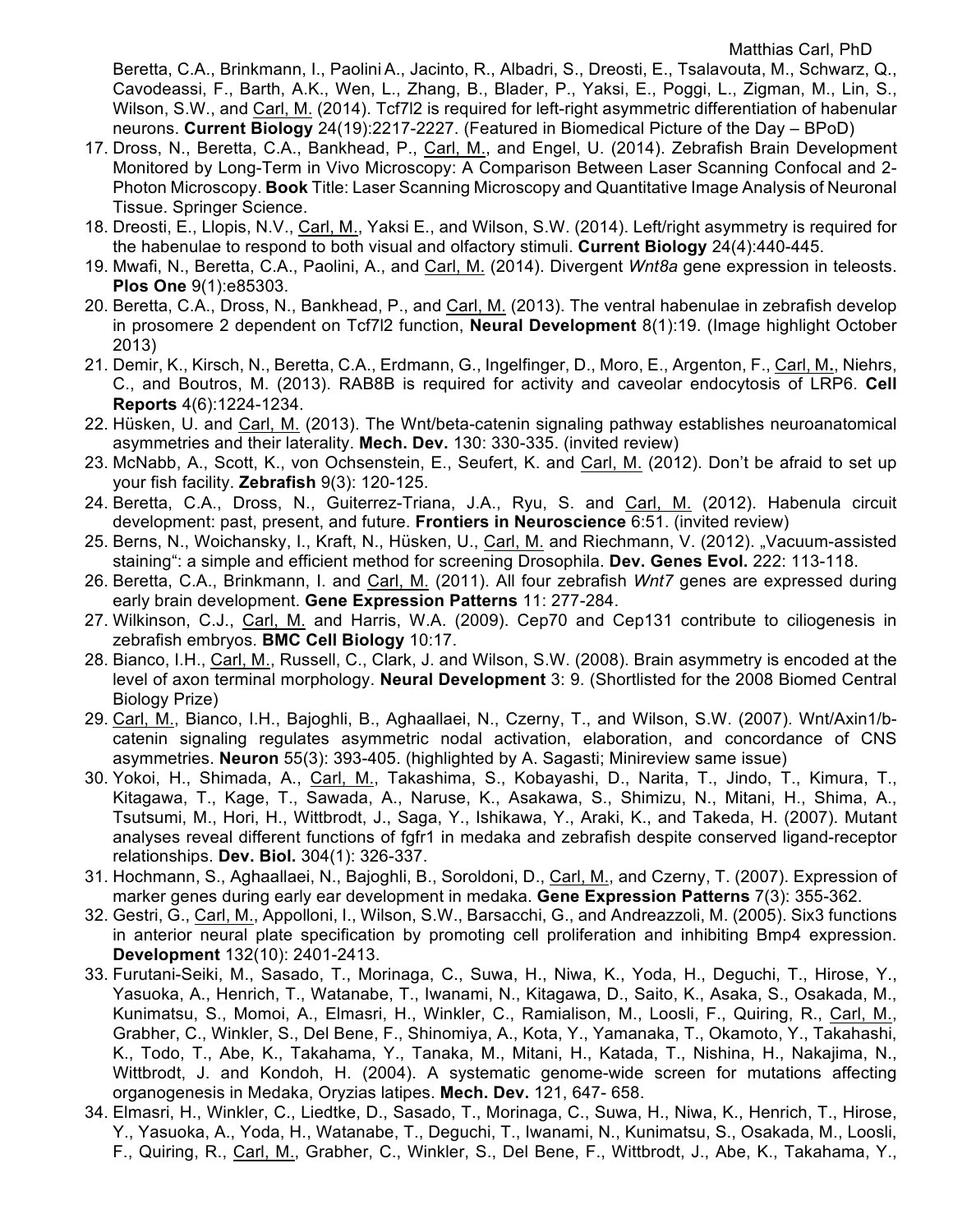Takahashi, K., Katada, T., Nishina, H., Kondoh, H. and Furutani-Seiki, M. (2004). Mutations affecting somite formation in the Medaka (Oryzias latipes). **Mech. Dev.** 121, 659-671.

- 35. Kitagawa, D., Watanabe, T., Saito, K., Asaka, S., Sasado, T., Morinaga, C., Suwa, H., Niwa, K., Yasuoka, A., Deguchi, T., Yoda, H., Hirose, Y., Henrich, T., Iwanami, N., Kunimatsu, S., Osakada, M., Winkler, C., Elmasri, H., Wittbrodt, J., Loosli, F., Quiring, R., Carl, M., Grabher, C., Winkler, S., Del Bene, F., Momoi, A., Katada, T., Nishina, H., Kondoh, H. and Furutani-Seiki, M. (2004). Genetic dissection of the formation of the forebrain in Medaka, Oryzias latipes. **Mech. Dev.** 121, 673-685.
- 36. Loosli, F., Del Bene, F., Quiring, R., Rembold, M., Martinez-Morales, J.-R., Carl, M., Grabher, C., Iquel, C., Krone, A., Wittbrodt, B., Winkler, S., Sasado, T., Morinaga, C., Suwa, H., Niwa, K., Henrich, T., Deguchi, T., Hirose, Y., Iwanami, N., Kunimatsu, S., Osakada, M., Watanabe, T., Yasuoka, A., Yoda, H., Winkler, C., Elmasri, H., Kondoh, H., Furutani-Seiki, M. and Wittbrodt, J. (2004). Mutations affecting retina development in Medaka. **Mech. Dev.** 121, 703-714.
- 37. Watanabe, T., Asaka, S., Kitagawa, D., Saito, K., Kurashige, R., Sasado, T., Morinaga, C., Suwa, H., Niwa, K., Henrich, T., Hirose, Y., Yasuoka, A., Yoda, H., Deguchi, T., Iwanami, N., Kunimatsu, S., Osakada, M., Loosli, F., Quiring, R., Carl, M., Grabher, C., Winkler, S., Del Bene, F., Wittbrodt, J., Abe, K., Takahama, Y., Takahashi, K., Katada, T., Nishina, H., Kondoh, H. and Furutani-Seiki, M. (2004). Mutations affecting liver development and function in Medaka, Oryzias latipes, screened by multiple criteria. **Mech. Dev.** 121, 791-802.
- 38. Carl, M., Loosli, F. and Wittbrodt, J. (2002). Six3 inactivation reveals its essential role for the formation and patterning of the vertebrate eye. **Development** 129, 4057- 4063.
- 39. Poggi, L., Carl, M., Vignali, R., Barsacchi, G. and Wittbrodt, J. (2002). Expression of a medaka (Oryzias latipes) Bar homologue in the differentiating central nervous system and retina. **Mech. Dev.** 114, 193- 196.
- 40. Loosli, F., Winkler, S., Burgtorf, C., Wurmbach, E., Ansorge, W., Henrich, T., Grabher, C., Arendt, D., Carl, M., Krone, A., Grzebisz, E. and Wittbrodt, J. (2001). Medaka eyeless is the key factor linking retinal determination and eye growth. **Development** 128, 4035-4044.
- 41. Loosli, F., Koester, R.W., Carl, M., Kühnlein, R., Henrich, H., Mücke, M., Krone, A. and Wittbrodt, J. (2000). A genetic screen for mutations affecting embryonic development in medaka fish (Oryzias latipes). **Mech. Dev.** 97, 133-139.
- 42. Carl, M. and Wittbrodt, J. (1999). Graded interference with FGF-signalling reveals its dorso-ventral asymmetry at the mid-hindbrain boundary. **Development** 126, 5659- 5667.
- 43. Ristoratore, F., Carl, M., Deschet, K., Richard-Parpaillon, L., Boujard, D., Wittbrodt, J., Chourrout, D., Bourrat, F. and Joly, J.-S. (1999). The midbrain-hindbrain boundary genetic cascade is activated ectopically in the diencephalon in response to the widespread expression of one of its components, the medaka gene Ol-eng2. **Development** 126, 3769-3779.
- 44. Loosli, F., Koester, R.W., Carl, M., Krone, A. and Wittbrodt, J. (1998). Six3, a medaka homologue of the Drosophila homeobox gene sine oculis is expressed in the anterior embryonic shield and the developing eye. **Mech. Dev.** 74, 159-164.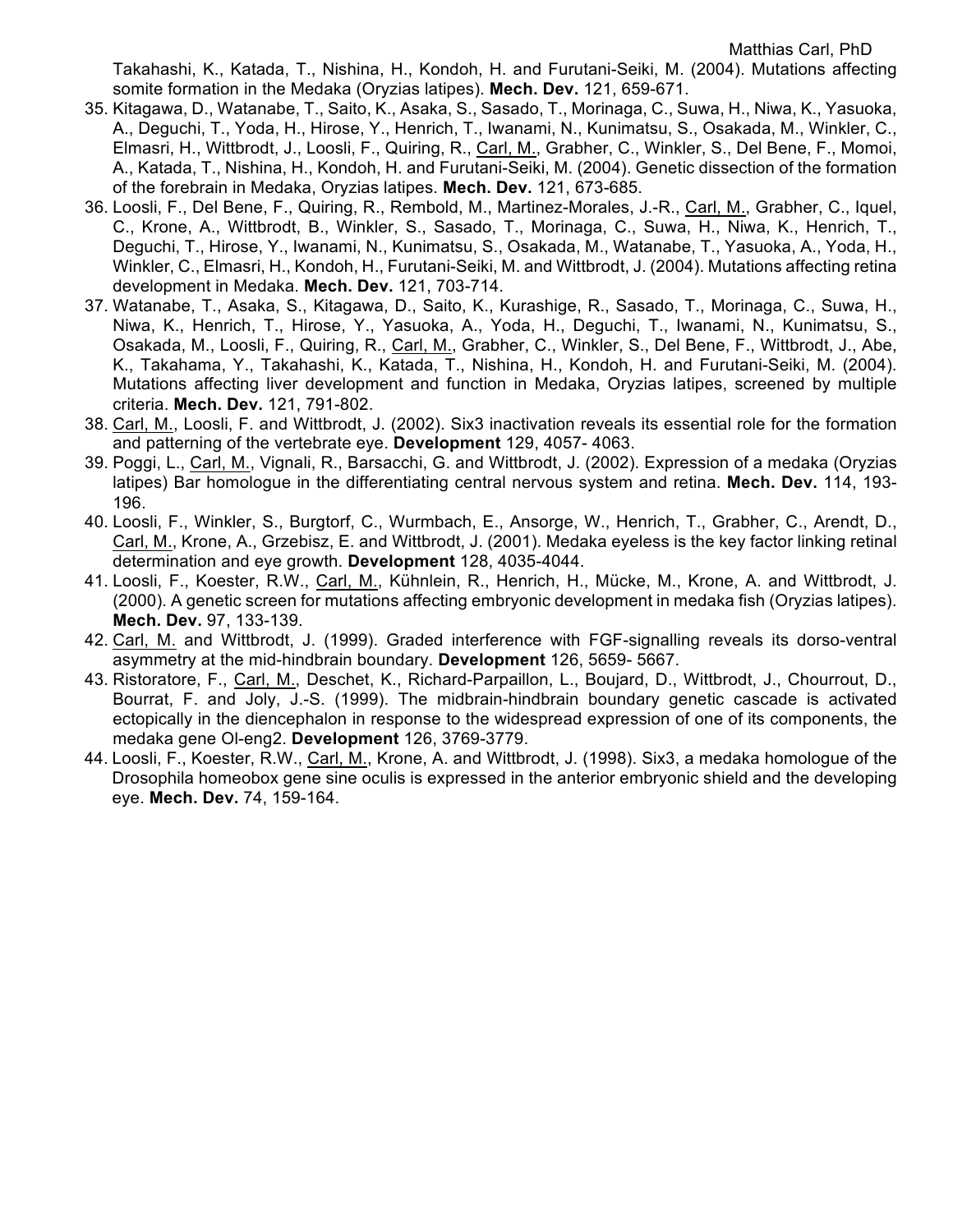

PERSONAL INFORMATION Simone Bridi

| WORK EXPERIENCE               |                                                                                                                                                                                                                                                                                                                                                                                                                     |
|-------------------------------|---------------------------------------------------------------------------------------------------------------------------------------------------------------------------------------------------------------------------------------------------------------------------------------------------------------------------------------------------------------------------------------------------------------------|
| 19/11/2019 - present          | PTA Università degli Studi di Trento<br>CIBIO Lab Management Team                                                                                                                                                                                                                                                                                                                                                   |
| 24/05/2015 - 18/11/2019       | Pre-doctoral fellow                                                                                                                                                                                                                                                                                                                                                                                                 |
|                               | Armenise-Harvard laboratory of axonal neurobiology of Dr Marie-Laure Baudet. Centre for<br>Integrative Biology (CiBIO) at the University of Trento. Trento, Italy.                                                                                                                                                                                                                                                  |
|                               | Research project: "microRNAs: roles in brain wiring".                                                                                                                                                                                                                                                                                                                                                               |
| 24/11/2014 - 23/05/2015       | "Collaborazione coordinata e continuativa" at Armenise-Harvard Laboratory of Axonal Neurobiology<br>- Centre for Integrative Biology (CiBIO) at the University of Trento. Trento, Italy.                                                                                                                                                                                                                            |
|                               | Research project: "Studio dei meccanismi molecolari nello sviluppo di Xenopus laevis"                                                                                                                                                                                                                                                                                                                               |
| 01/10/2012 - 31/07/2013       | Internship in the Laboratory of Neural Development and Regeneration of Dr.ssa Simona Casarosa.<br>Centre for Integrative Biology(CiBIO) at the University of Trento. Trento, Italy                                                                                                                                                                                                                                  |
| 09/07/2012 - 09/09/12         | "Contratto di lavoro autonomo occasionale" at the University of Trento with the task:<br>"Cura e mantenimento dei sistemi di stabulazione di Pesci ed Anfibi del CiBIO: Danio rerio e<br>Xenopus laevis"                                                                                                                                                                                                            |
| <b>TEACHING EXPERIENCE</b>    |                                                                                                                                                                                                                                                                                                                                                                                                                     |
| Nov 2020                      | Practical Laboratory<br>I run the practical laboratory part of the "Biologia degli organismi" course led by Dr. Poggi<br>Bacelor in Cellular and Molecular Biotechnology (University of Trento, Italy) for the year 2020-2021.                                                                                                                                                                                      |
| 13-17 and 20-24 November 2017 | I run the practical laboratory part of the "Macromolecular imaging" course led by Dr. Baudet.<br>Master's in Cellular and Molecular Biotechnology (University of Trento, Italy) for the year 2017-2018.                                                                                                                                                                                                             |
|                               | EMBO Practical Course on Regulatory small and long ncRNAs: "Durat et lucet"                                                                                                                                                                                                                                                                                                                                         |
| 11-17 June 2016               | During the EMBO Practical Course on Regulatory small and long ncRNAs: "Durat et lucet"<br>organized at Centre for Integrative Biology (CiBIO) at the University of Trento, I helped in the<br>organization/preparation of the instrumentation and reagents needed for the wet-lab part of the<br>course, being one of the reference person between the scientist who led the course and the<br>"Didactic Lab Staff" |
|                               |                                                                                                                                                                                                                                                                                                                                                                                                                     |
| <b>EDUCATION AND TRAINING</b> |                                                                                                                                                                                                                                                                                                                                                                                                                     |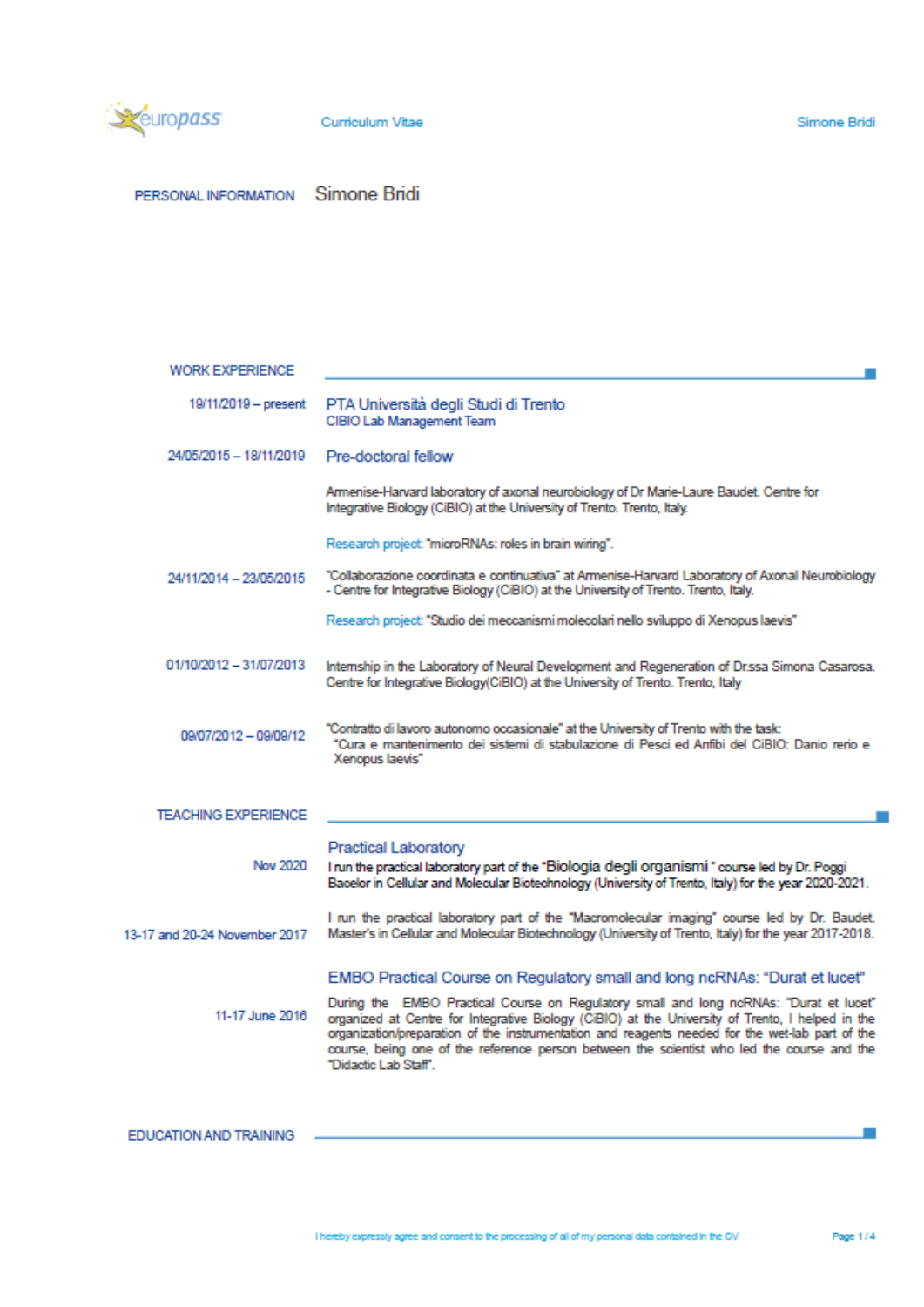| uropass                                                                                                                                                                                                                                                                                                                                                               | Curriculum Vitae                                                                                                                                                                             | Simone Bridi |
|-----------------------------------------------------------------------------------------------------------------------------------------------------------------------------------------------------------------------------------------------------------------------------------------------------------------------------------------------------------------------|----------------------------------------------------------------------------------------------------------------------------------------------------------------------------------------------|--------------|
| 27/05/2019 - 06/06/2019                                                                                                                                                                                                                                                                                                                                               | FELASA Course - University of Heraklion - Greece:<br>Care and Use of Laboratory Animals: mice, rats and zebrafish                                                                            |              |
| 2014                                                                                                                                                                                                                                                                                                                                                                  | Esame di Stato per l'abilitazione all'esercizio della professione di Biologo                                                                                                                 |              |
| 16 ottobre 2013                                                                                                                                                                                                                                                                                                                                                       | Master's degree in Cellular and Molecular Biology                                                                                                                                            |              |
|                                                                                                                                                                                                                                                                                                                                                                       | University of Bologna, Italy.                                                                                                                                                                |              |
|                                                                                                                                                                                                                                                                                                                                                                       | Thesis project: "Ruolo della proteina secreta Noggin durante il differenziamento retinico<br>nell'Anfibio Xenopus laevis".                                                                   |              |
| 13 luglio 2011                                                                                                                                                                                                                                                                                                                                                        | Supervisor: Professor Antonio Contestabile - Dr.ssa Simona Casarosa.<br>Score: 110/110 e lode                                                                                                |              |
|                                                                                                                                                                                                                                                                                                                                                                       | Bachelor's degree in Scienze e Tecnologie Biomolecolari                                                                                                                                      |              |
|                                                                                                                                                                                                                                                                                                                                                                       | University of Trento - Facoltà di Scienze Matematiche, Fisiche e Naturali                                                                                                                    |              |
|                                                                                                                                                                                                                                                                                                                                                                       | Thesis project: "Caratterizzazione dell'espressione del fattore secreto Noggin durante il<br>differenziamento retinico".                                                                     |              |
|                                                                                                                                                                                                                                                                                                                                                                       | Supervisor: Dr.ssa Simona Casarosa.<br>Score: 110/110 e lode                                                                                                                                 |              |
| MICROSCOPY EXPERTISE -                                                                                                                                                                                                                                                                                                                                                |                                                                                                                                                                                              |              |
|                                                                                                                                                                                                                                                                                                                                                                       | Microscopy - Widefield fluorescence microscopy.<br>· Bright-field, phase contrast and differential interference contrast microscopy.<br>- Stereo and dissection microscopy.                  |              |
| Live-imaging                                                                                                                                                                                                                                                                                                                                                          | - Live - Xenopus coltured axons and Time-lapse microscopy.                                                                                                                                   |              |
|                                                                                                                                                                                                                                                                                                                                                                       | Xenopus laevis:<br>- Whole animal imaging ("exposed-brain" preparation to study optic projection during brain<br>development).<br>- Particle tracking in living primary neurons in cultures. |              |
| · Immunohistochemistry on cryosections for co-localization studies of two or more proteins within a<br>Fixed sample-imaging<br>tissue sample and multicolour image acquisition with fluorescence microscopes.<br>- Visualization of axon projections on brain "open-book preparation".<br>. Dil dye microinjection into fixed embryos' eye for optic tract labelling. |                                                                                                                                                                                              |              |
| Specialised imaging techniques                                                                                                                                                                                                                                                                                                                                        | - Immunohistochemistry (IHC) on tissue sections.<br>- Direct and indirect immunofluorescent (IF) staining on fixed cells.<br>- Cryostat frozen sectioning.                                   |              |
| Imaging data analysis                                                                                                                                                                                                                                                                                                                                                 | - Software: ImageJ/FIJI, Leica Application Suite X (LAS X), Adobe Illustrator.                                                                                                               |              |
| TECHNICAL SKILLS                                                                                                                                                                                                                                                                                                                                                      |                                                                                                                                                                                              |              |
| Molecular Biology                                                                                                                                                                                                                                                                                                                                                     | . DNA and RNA isolation from tissues and cells.                                                                                                                                              |              |

- PCR, RT-PCR.
- RNA in vitro transcription.
- Vector design: primer design, enzymatic digestions, ligations, cloning.<br>- Agarose gel electrophoresis.
- 

л

 $\overline{\phantom{a}}$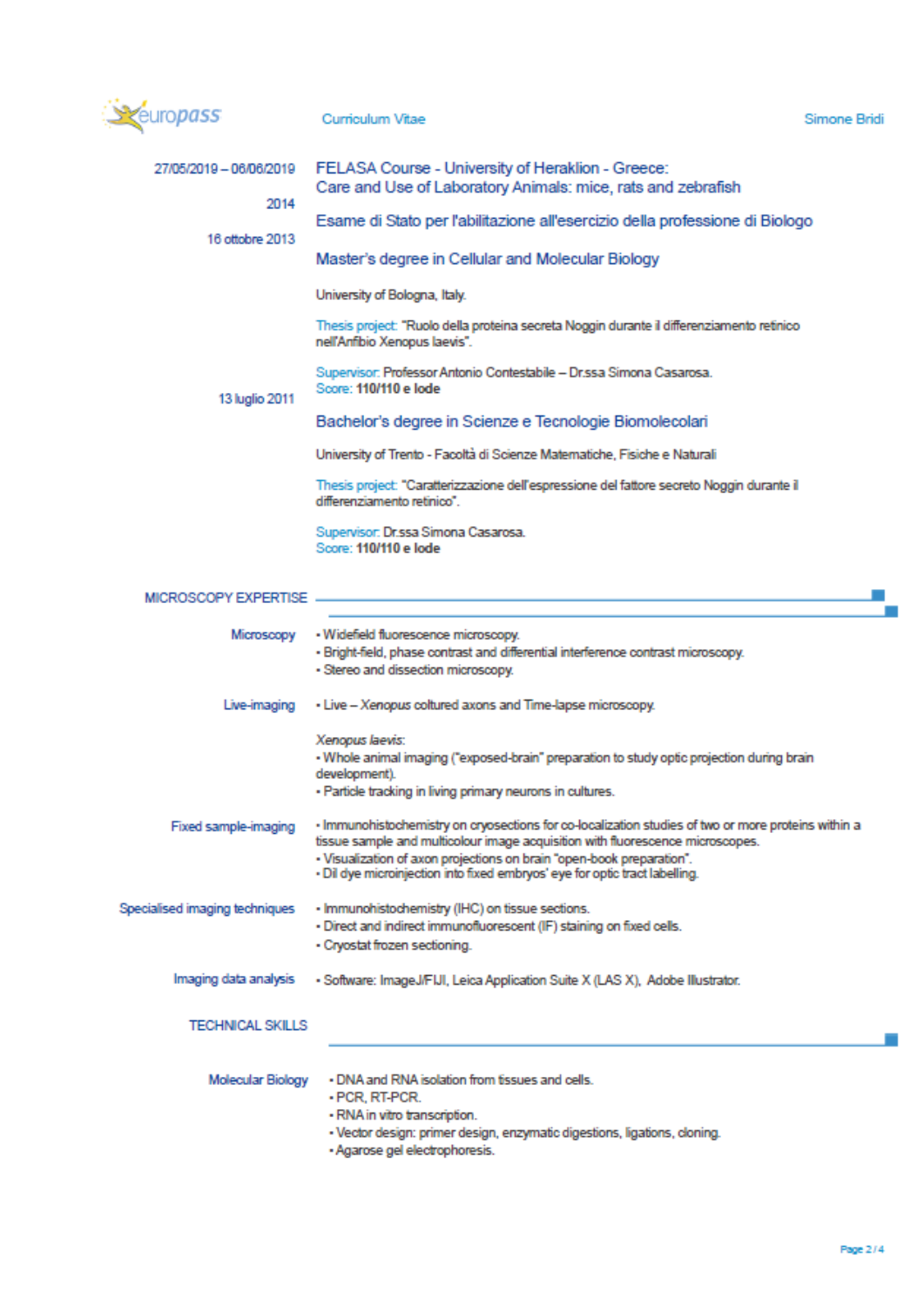

#### Curriculum Vitae

Xenopus laevis:

#### Animal Manipulation

- live-animal imaging.
- injection of 2-8 cell embryos.
- · in vivo electroporation of embryos' brains and eyes.
- · fine microdissection of developing eye buds and brains.
- · tissue cultures.
- · embryos fixation and embedding for frozen cryostat sectioning.
- · care and staging of embryos.

#### Danio rerio (zebrafish):

- · live-animal imaging.
- · fin-clipping and genotyping.
- · injection of one -2 cell embryos.
- · fine microdissection of developing eye buds and brains.
- · embryos fixation and embedding for frozen cryostat sectioning.
- · care and staging of embryos.

#### Mus musculus:

- · care and breeding of the colony.
- · genotyping.
- · animal handling and injection.
- · fine microdissection.
- · embryos fixation and embedding for frozen cryostat sectioning.

| PERSONAL SKILLS        |                                                                                                                                                                                                                                                                                                                                             |           |                    |                   |           |
|------------------------|---------------------------------------------------------------------------------------------------------------------------------------------------------------------------------------------------------------------------------------------------------------------------------------------------------------------------------------------|-----------|--------------------|-------------------|-----------|
| Mother tongue          | Italian                                                                                                                                                                                                                                                                                                                                     |           |                    |                   |           |
| Other language         | <b>UNDERSTANDING</b>                                                                                                                                                                                                                                                                                                                        |           | <b>SPEAKING</b>    |                   | WRITING   |
|                        | Listening                                                                                                                                                                                                                                                                                                                                   | Reading   | Spoken Interaction | Spoken production |           |
| English                | Very good                                                                                                                                                                                                                                                                                                                                   | Very good | Fluent             | Fluent            | Very good |
| Communication skills   | Very good interpersonal and communication skills gained through my daily interaction with European<br>and extra-European lab mates.                                                                                                                                                                                                         |           |                    |                   |           |
| ADDITIONAL INFORMATION |                                                                                                                                                                                                                                                                                                                                             |           |                    |                   |           |
| <b>Publications</b>    | Corradi E, Dalla Costa I, Gavoci A, Iyer A, Roccuzzo M, Otto T, Oliani E, Bridi S, Strohbuecker S,<br>Santos G, Valdembri D, Serini G, Abreu-Goodger C, Baudet ML.<br>"Axonal precursor miRNAs hitchhike on endosomes and locally regulate the development of neural<br>circuits". The EMBO Journal e102513 I2020. IF: 11.2                 |           |                    |                   |           |
|                        | Bellon A, Iyer A, Bridi S, Lee FC, Ovando-Vázquez C, Corradi E, Longhi S, Roccuzzo M,<br>Strohbuecker S, Naik S, Sarkies P, Miska E, Abreu-Goodger C, Holt CE, Baudet ML.<br>"miR-182 Regulates Slit2-Mediated Axon Guidance by Modulating the Local Translation of a Specific<br>mRNA". Cell Reports 2017 Jan 31:18(5):1171-1186. IF: 7.87 |           |                    |                   |           |
|                        | Messina A, Bridi S, Bozza A, Bozzi Y, Baudet ML, Casarosa S.<br>"Noggin 1 overexpression in retinal progenitors affects bipolar cell generation". Int J Dev Biol.<br>2016;60(4-6):151-7. IF: 1.75                                                                                                                                           |           |                    |                   |           |